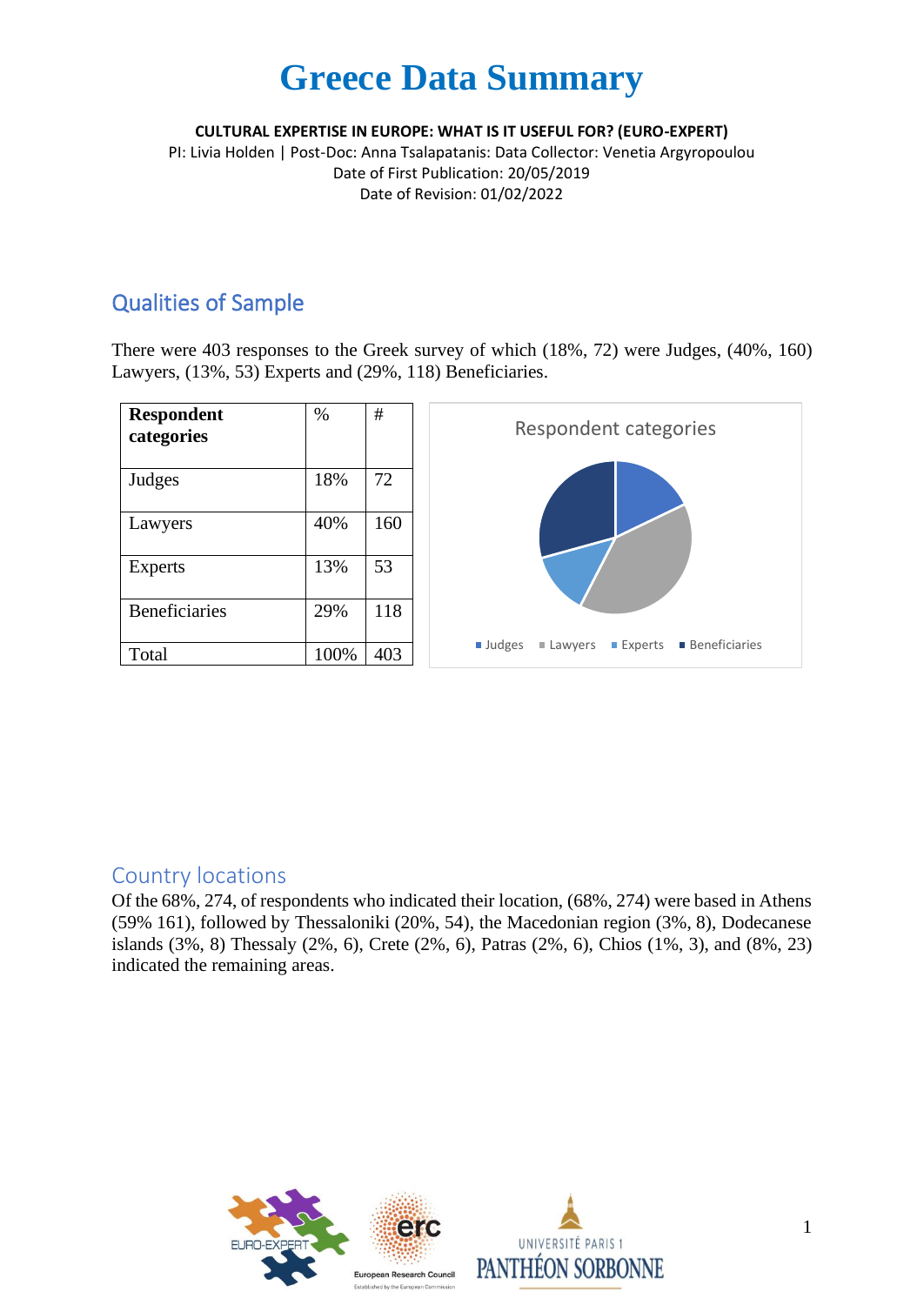**CULTURAL EXPERTISE IN EUROPE: WHAT IS IT USEFUL FOR? (EURO-EXPERT)**

PI: Livia Holden | Post-Doc: Anna Tsalapatanis: Data Collector: Venetia Argyropoulou Date of First Publication: 20/05/2019 Date of Revision: 01/02/2022

| <b>Country location</b> | $\%$ | #   |
|-------------------------|------|-----|
| Athens                  | 59%  | 161 |
| Thessaloniki            | 20%  | 54  |
| Macedonian              | 3%   | 8   |
| region                  |      |     |
| Dodecanese              | 3%   | 8   |
| <b>Islands</b>          |      |     |
| Thessaly                | 2%   | 6   |
| Crete                   | 2%   | 6   |
| Patras                  | 2%   | 5   |
| Chios                   | 1%   | 3   |
| Other                   | 8%   | 23  |
| Total                   | 100% | 274 |



#### Judges

The most common degree of jurisdiction for Judges was 'Court of First Instance' (42%, 29), followed by 'Court of Appeal' (26%, 18), 'Supreme Court' (17%, 13) and 'County Court '(14%, 10).



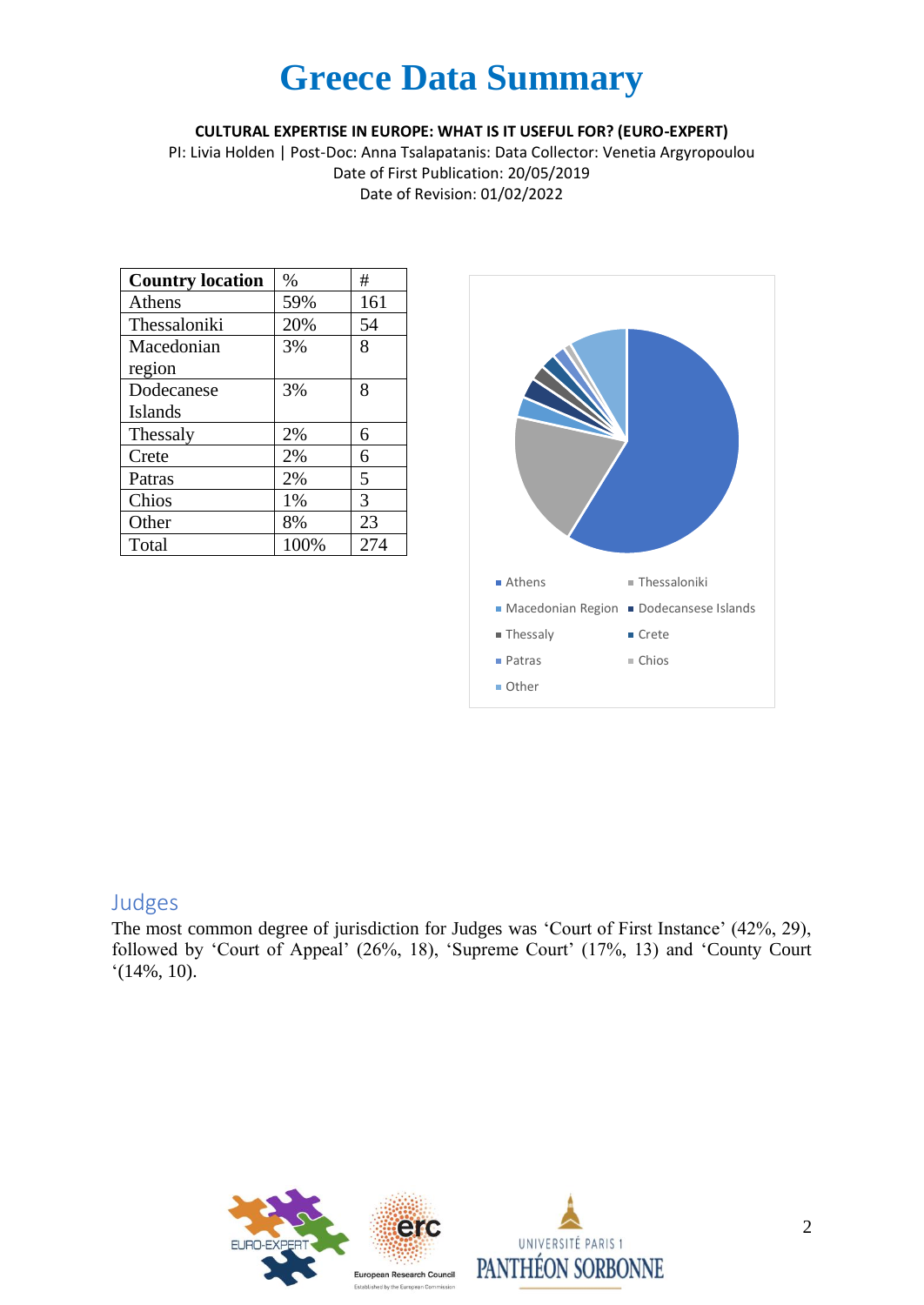**CULTURAL EXPERTISE IN EUROPE: WHAT IS IT USEFUL FOR? (EURO-EXPERT)**

PI: Livia Holden | Post-Doc: Anna Tsalapatanis: Data Collector: Venetia Argyropoulou Date of First Publication: 20/05/2019 Date of Revision: 01/02/2022



The most common area of jurisdiction was 'Civil law' (33%,29) followed by 'Administrative law' (28%, 25), 'Criminal law' (27%, 24) and Asylum/migration law (12%, 11).

| Area of jurisdiction | %    | #  |
|----------------------|------|----|
| Civil law            | 33%  | 29 |
| Administrative law   | 28%  | 25 |
| Criminal law         | 27%  | 24 |
| Asylum/migration law | 12%  | 11 |
| Total                | 100% | 89 |





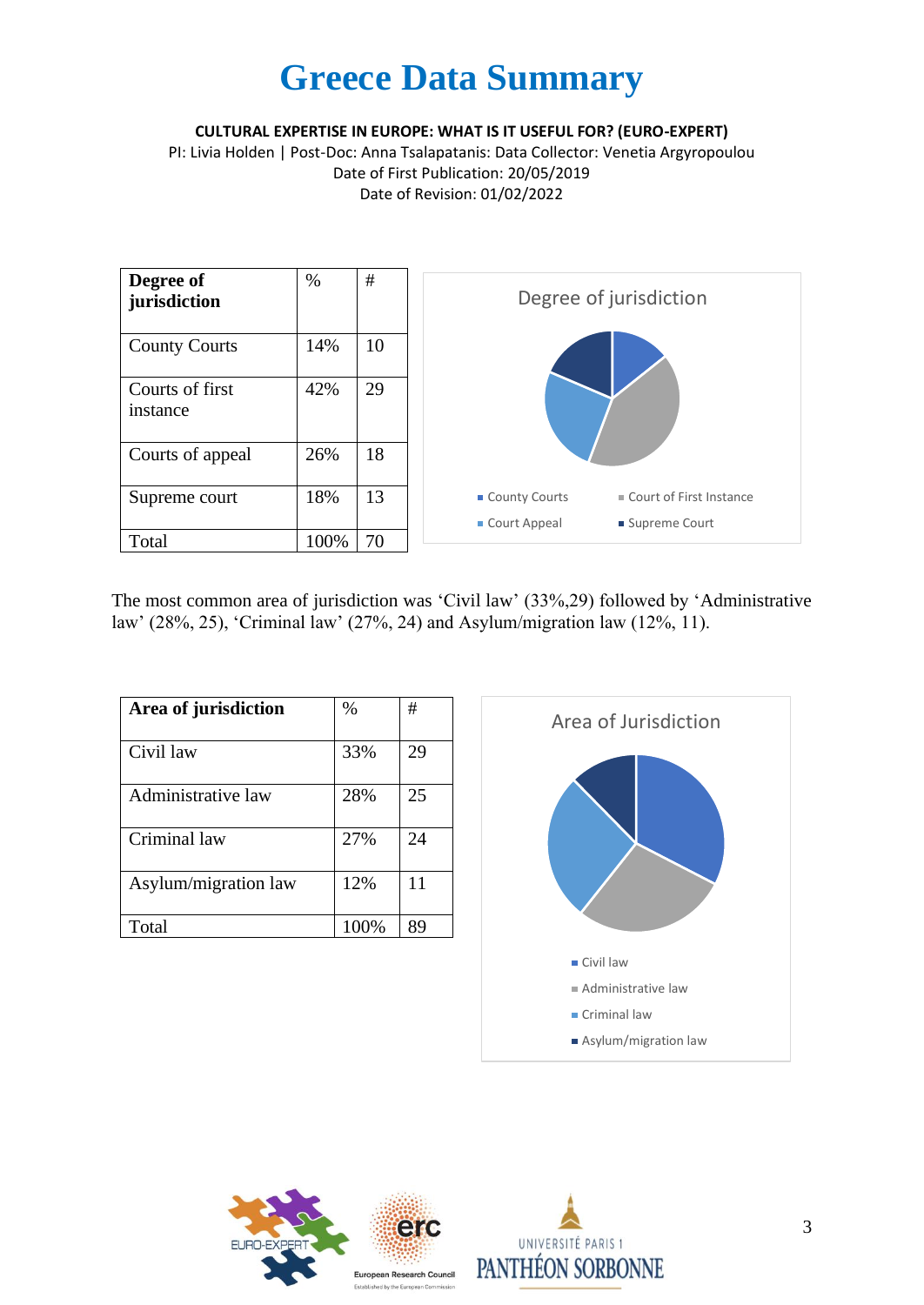**CULTURAL EXPERTISE IN EUROPE: WHAT IS IT USEFUL FOR? (EURO-EXPERT)**

PI: Livia Holden | Post-Doc: Anna Tsalapatanis: Data Collector: Venetia Argyropoulou Date of First Publication: 20/05/2019 Date of Revision: 01/02/2022

#### Lawyers

Out of the 147 lawyers who responded, (52%, 77) indicated 'Mid-career', followed by 'Junior' (31%, 46) and 'Senior' (16%, 24).

| <b>Career Stage</b> | $\%$ | #   |
|---------------------|------|-----|
| Mid-career          | 52%  | 77  |
| Senior              | 16%  | 24  |
| Junior              | 32%  | 46  |
| Total               | 100% | 147 |



For the area of law practiced 'Contracts and obligations' (11%, 59) was the most common, followed by 'Family law' (10%, 54), 'Criminal law' (9%, 45) and 'Property law' (8%, 43), 'Inheritance law' (7%, 37), 'Administrative law' (7%, 35), 'Business and commercial law' and 'Immigration law' (7%, 34), with all the remaining areas accounting for 5% or less.



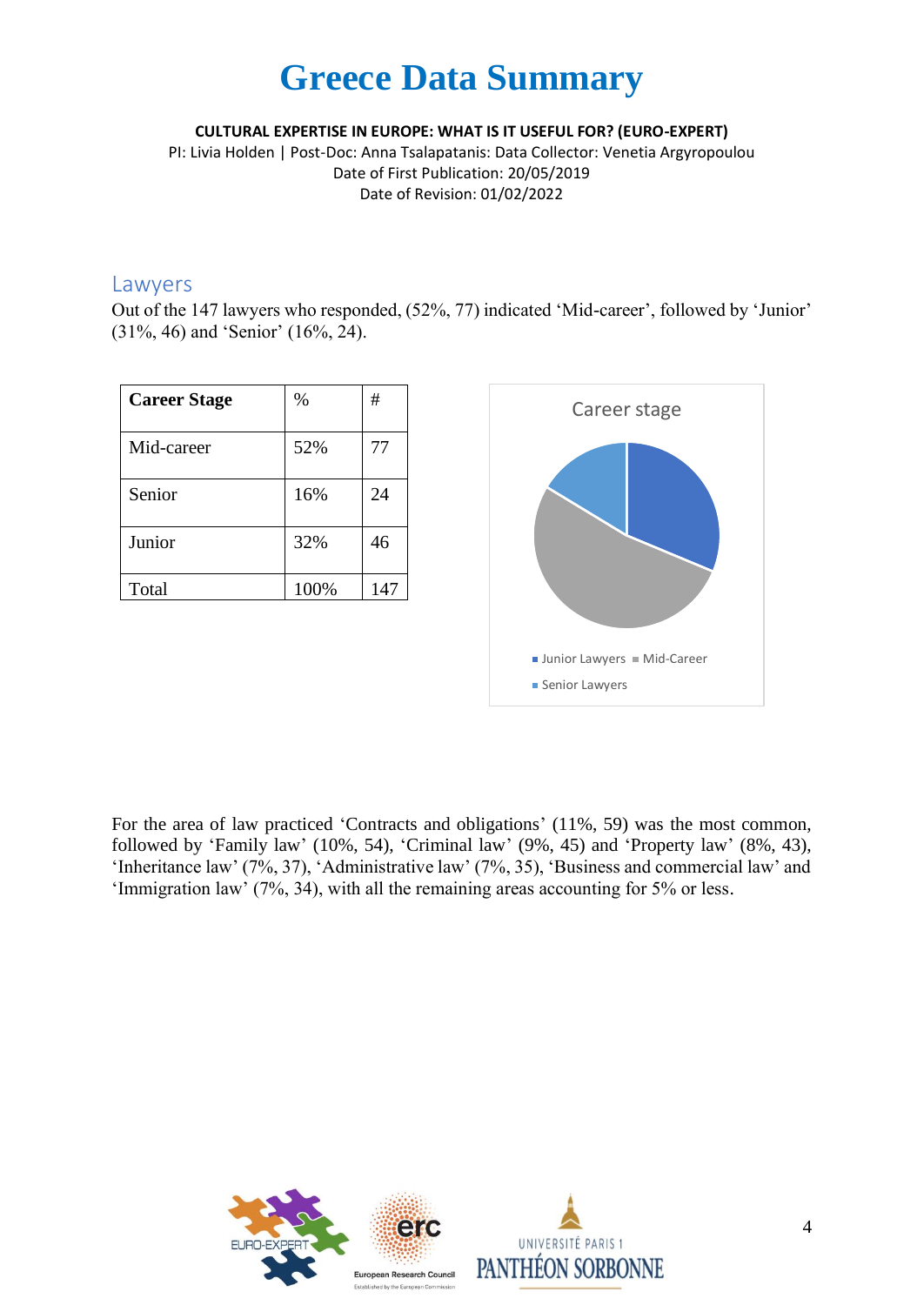#### **CULTURAL EXPERTISE IN EUROPE: WHAT IS IT USEFUL FOR? (EURO-EXPERT)**

PI: Livia Holden | Post-Doc: Anna Tsalapatanis: Data Collector: Venetia Argyropoulou Date of First Publication: 20/05/2019 Date of Revision: 01/02/2022

| <b>Areas of law</b>               | $\%$ | #   |
|-----------------------------------|------|-----|
| Contracts and obligations         | 11%  | 59  |
| Family law                        | 10%  | 54  |
| Criminal law                      | 9%   | 45  |
| Property law                      | 8%   | 43  |
| Inheritance law                   | 7%   | 37  |
| Administrative law                | 7%   | 35  |
| Business and commercial<br>law    | 7%   | 34  |
| Immigration law                   | 7%   | 34  |
| Refugee and asylum law            | 5%   | 26  |
| European law                      | 5%   | 24  |
| Labour law                        | 5%   | 24  |
| International human rights<br>law | 4%   | 21  |
| Constitutional law                | 3%   | 18  |
| Intellectual and patent law       | 3%   | 16  |
| Financial law                     | 2%   | 10  |
| Other                             | 2%   | 8   |
| Private international law         | 1%   | 7   |
| Environmental law                 | 1%   | 5   |
| Health law                        | 1%   | 5   |
| Medical and bio law               | 1%   | 5   |
| Sports law                        | 1%   | 5   |
| Total                             | 100% | 515 |





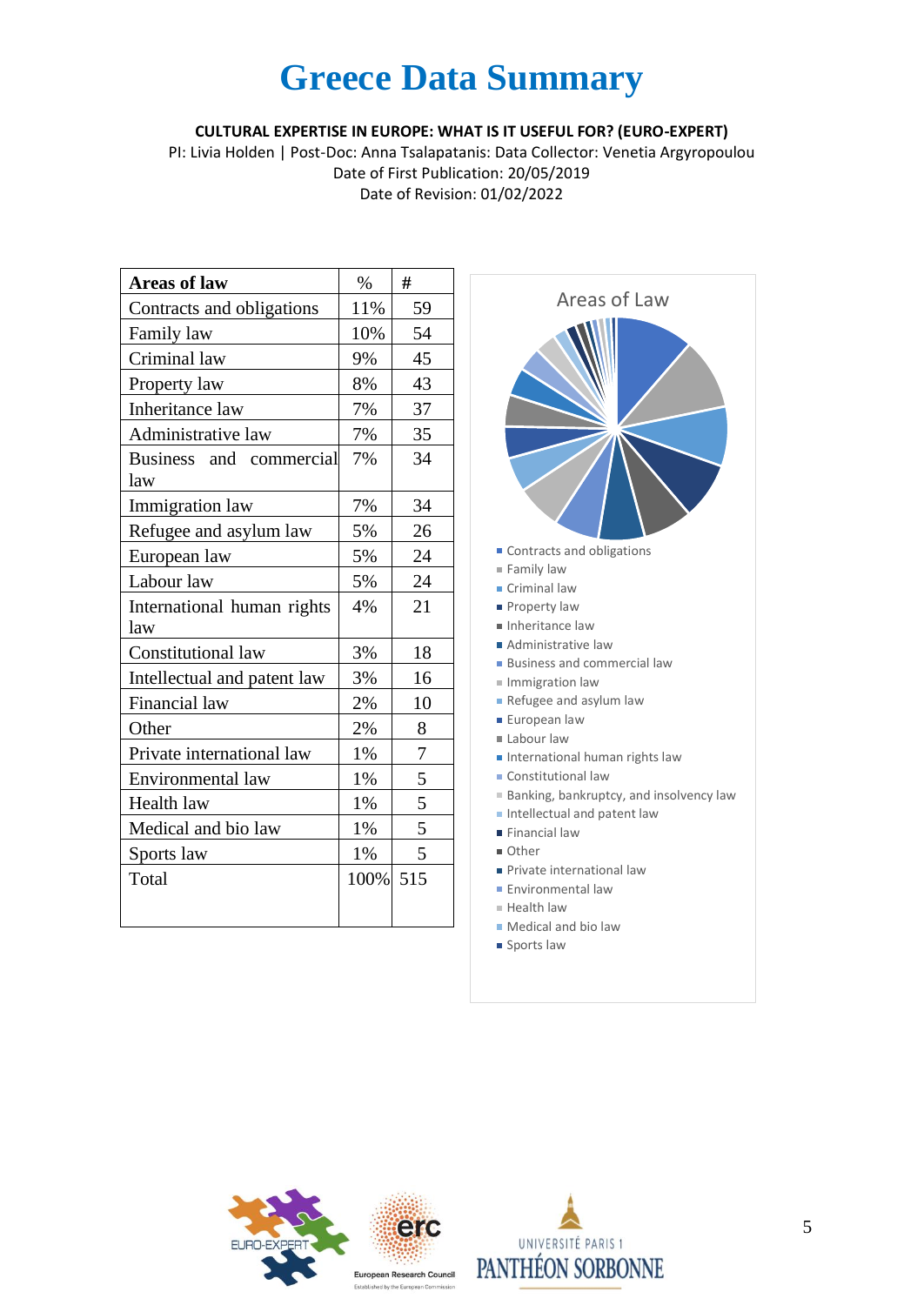#### **CULTURAL EXPERTISE IN EUROPE: WHAT IS IT USEFUL FOR? (EURO-EXPERT)**

PI: Livia Holden | Post-Doc: Anna Tsalapatanis: Data Collector: Venetia Argyropoulou Date of First Publication: 20/05/2019 Date of Revision: 01/02/2022

#### Experts

The most common expert type was 'Translator interpreter' (42%, 17), followed by 'Cultural mediator' (27%, 10), Expert witness (18%, 7) and 'Other (13%, 5).

| <b>Expert Type</b>     | $\%$ | #  |
|------------------------|------|----|
| Translator interpreter | 42%  | 17 |
| Cultural mediator      | 27%  | 10 |
| Expert witness         | 18%  | 7  |
| Other                  | 13%  | 5  |
| Total                  | 100% | 39 |



The most common response to the question regarding area of specialisation was 'Middle East' (26%, 12) followed by 'North Africa' (22%, 10), 'Sub-Saharan Africa' and 'South Asia '(11%, 5) each, 'Minority/Indigenous populations '(9%, 4), 'South East Asia', 'East Asia' and 'Other' (7%, 3) each and 'South and Central America' (2%, 1).

![](_page_5_Picture_8.jpeg)

![](_page_5_Picture_9.jpeg)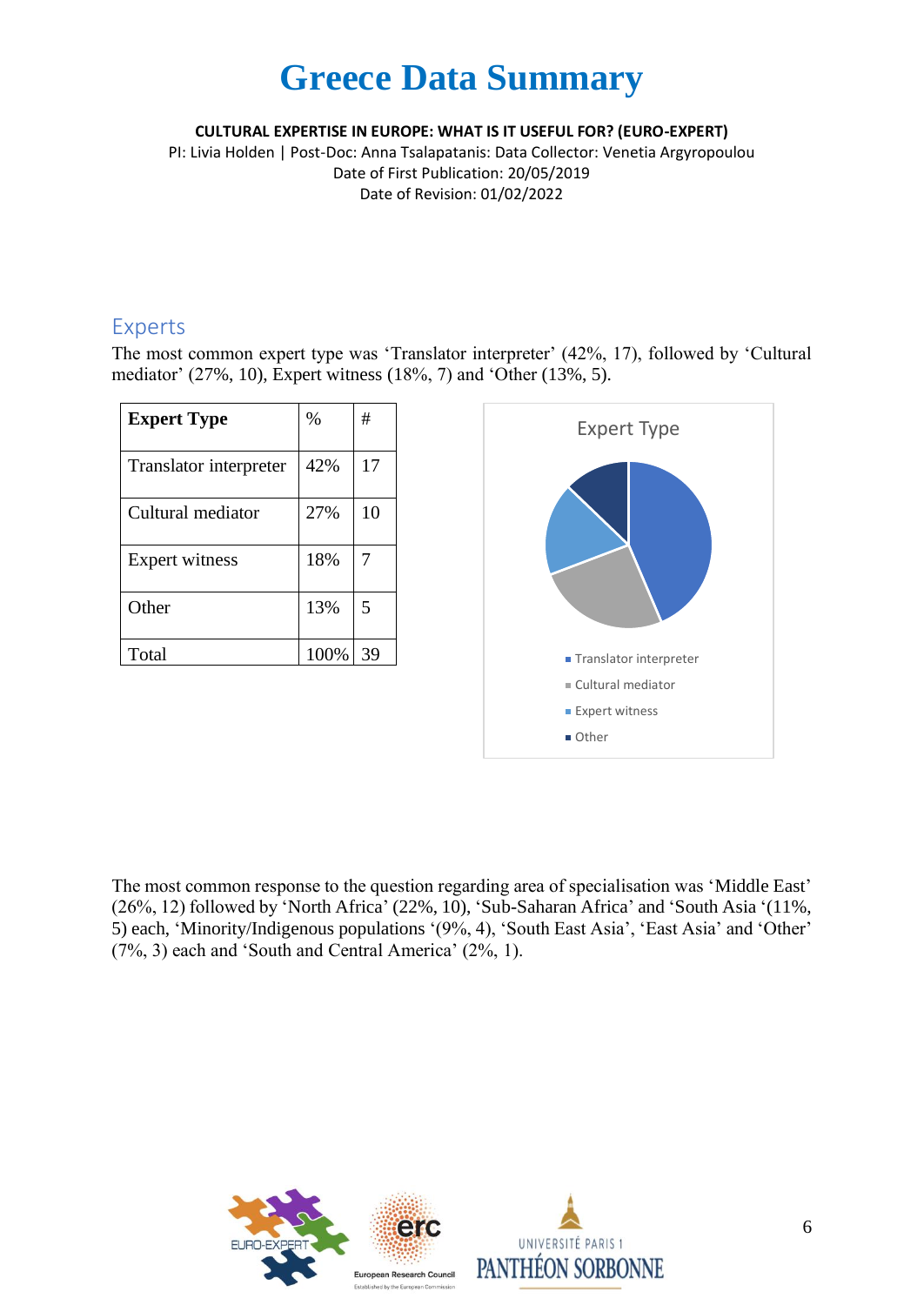**CULTURAL EXPERTISE IN EUROPE: WHAT IS IT USEFUL FOR? (EURO-EXPERT)**

PI: Livia Holden | Post-Doc: Anna Tsalapatanis: Data Collector: Venetia Argyropoulou Date of First Publication: 20/05/2019 Date of Revision: 01/02/2022

| <b>Areas of Expertise</b>          | $\%$ | #  |
|------------------------------------|------|----|
| <b>Middle East</b>                 | 26%  | 12 |
| North Africa                       | 22%  | 10 |
| Sub Saharan Africa                 | 11%  | 5  |
| South Asia                         | 11%  | 5  |
| Minority/Indigenous<br>populations | 9%   | 4  |
| South East Asia                    | 7%   | 3  |
| Other                              | 7%   | 3  |
| East Asia                          | 7%   | 3  |
| South and Central<br>America       | 2%   | 1  |
| Total                              | 100% | 47 |

![](_page_6_Figure_4.jpeg)

### Frequency

### Frequency of involvement

To the question of how many experts did they instruct annually, most responding judges and lawyers (52%, 41) chose 'Less than 10' (59%, 107), followed by 'Never appointed experts' (21% 38), 'Between 10 and 20' (16%, 28), 'Between 30 and 50' (2% 4) and 'Between 20 and 30' (2%, 3).

![](_page_6_Picture_8.jpeg)

![](_page_6_Picture_9.jpeg)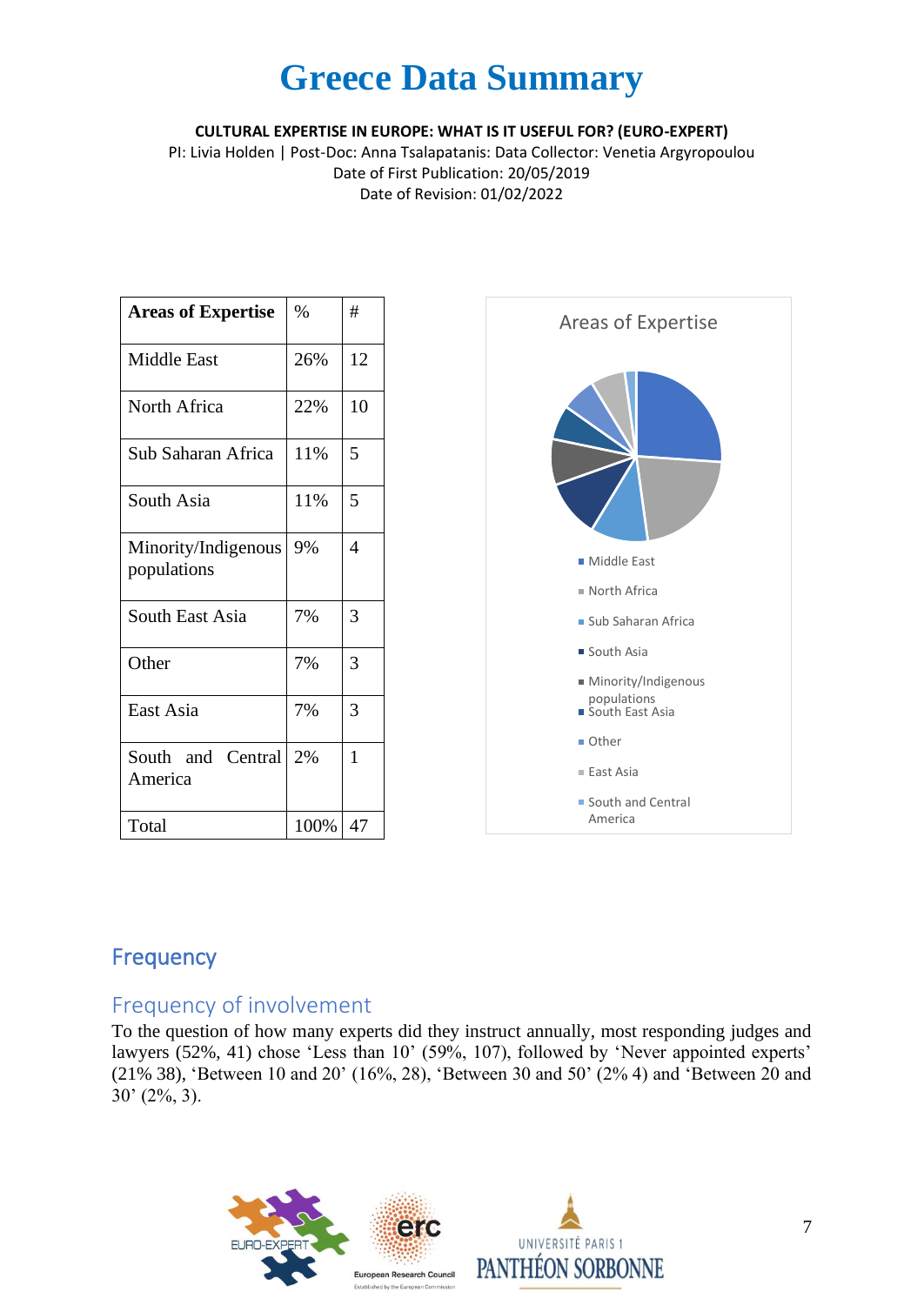**CULTURAL EXPERTISE IN EUROPE: WHAT IS IT USEFUL FOR? (EURO-EXPERT)**

PI: Livia Holden | Post-Doc: Anna Tsalapatanis: Data Collector: Venetia Argyropoulou Date of First Publication: 20/05/2019 Date of Revision: 01/02/2022

| <b>Annual cases</b>     | $\%$ | #   |
|-------------------------|------|-----|
| Less than 10            | 59%  | 107 |
| Between 10 and 20       | 16%  | 28  |
| Between 20 and 30       | 2%   | 3   |
| Between 30 and 50       | 2%   | 4   |
| Never appointed experts | 21%  | 38  |
| Total                   | 100% | 180 |

![](_page_7_Figure_4.jpeg)

(27%, 10) of experts provided 'Less than 5' written reports, (22%, 9) indicated a number of written reports 'Between 20 and 50', (22%, 8) indicated 'Between 5 and 10', (19%, 7) 'Between 10 and 20', (8%, 3) choose 'Other' and (3%, 1) indicated 'Between 50 and 100.'

(27%, 10) of experts provided a total of 'Less than 5 oral reports', (22%, 9) indicated 'Between 10 and 20', (16%, 6) 'Between 5 and 10' and 'Between 20 and 50', (14%, 5) 'Between 50 and 100' and (5%, 2) chose 'Other'.

![](_page_7_Picture_7.jpeg)

![](_page_7_Picture_8.jpeg)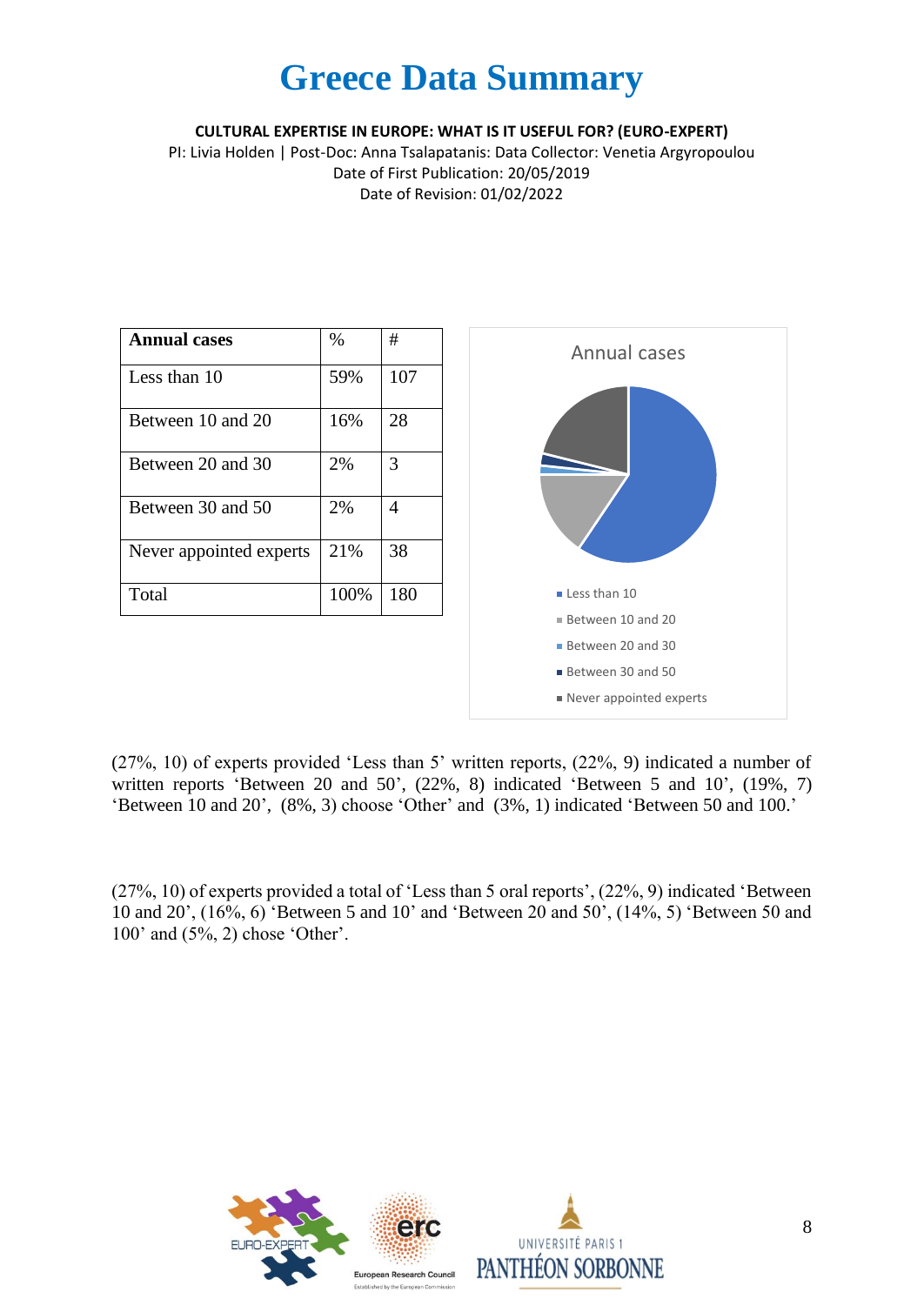**CULTURAL EXPERTISE IN EUROPE: WHAT IS IT USEFUL FOR? (EURO-EXPERT)**

PI: Livia Holden | Post-Doc: Anna Tsalapatanis: Data Collector: Venetia Argyropoulou Date of First Publication: 20/05/2019 Date of Revision: 01/02/2022

![](_page_8_Figure_3.jpeg)

#### Fields of law

The most common area of use of cultural expertise was 'Refugee and Asylum Law' (15%, 97), followed by 'Immigration Law' (14%, 92), 'Family Law' (10%, 61), 'International human rights law' (9%, 58), 'Administrative Law' (7%, 42), 'Criminal law' (6%, 40) and 'Inheritance law' (6%, 49), with all the remaining areas accounting for 4% or less.

![](_page_8_Picture_6.jpeg)

![](_page_8_Picture_7.jpeg)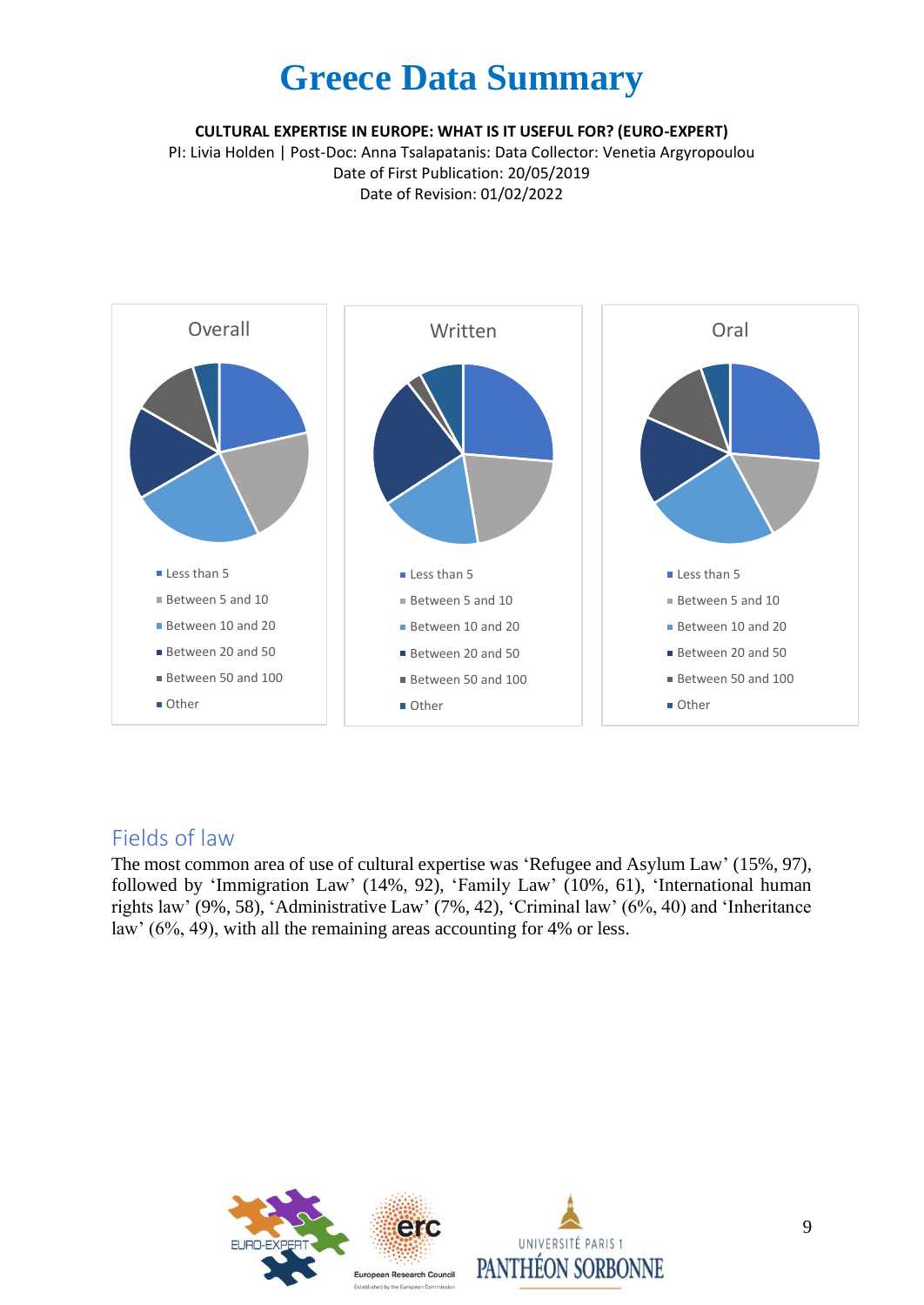**CULTURAL EXPERTISE IN EUROPE: WHAT IS IT USEFUL FOR? (EURO-EXPERT)**

PI: Livia Holden | Post-Doc: Anna Tsalapatanis: Data Collector: Venetia Argyropoulou Date of First Publication: 20/05/2019 Date of Revision: 01/02/2022

| <b>Fields of Law</b>              | $\%$ | #              |
|-----------------------------------|------|----------------|
| Refugee and asylum law            | 15%  | 97             |
| Immigration law                   | 14%  | 92             |
| Family law                        | 10%  | 61             |
| International human<br>rights law | 9%   | 58             |
| Administrative law                | 7%   | 42             |
| Criminal law                      | 6%   | 40             |
| Inheritance law                   | 6%   | 39             |
| European law                      | 4%   | 25             |
| Property law                      | 4%   | 23             |
| Business and commercial<br>law    | 4%   | 23             |
| Medical and bio law               | 3%   | 18             |
| Private international law         | 3%   | 17             |
| Health law                        | 3%   | 16             |
| Contracts and obligations         | 2%   | 15             |
| Constitutional law                | 2%   | 14             |
| Intellectual and patent<br>law    | 2%   | 14             |
| Environmental law                 | 2%   | 11             |
| Sports law                        | 2%   | 10             |
| Labour law                        | 1%   | 7              |
| Financial law                     | 1%   | $\overline{4}$ |
| Other (please specify)            | 0%   | 3              |
| Total                             | 100% | 629            |

![](_page_9_Figure_4.jpeg)

**Other** 

![](_page_9_Picture_6.jpeg)

![](_page_9_Picture_7.jpeg)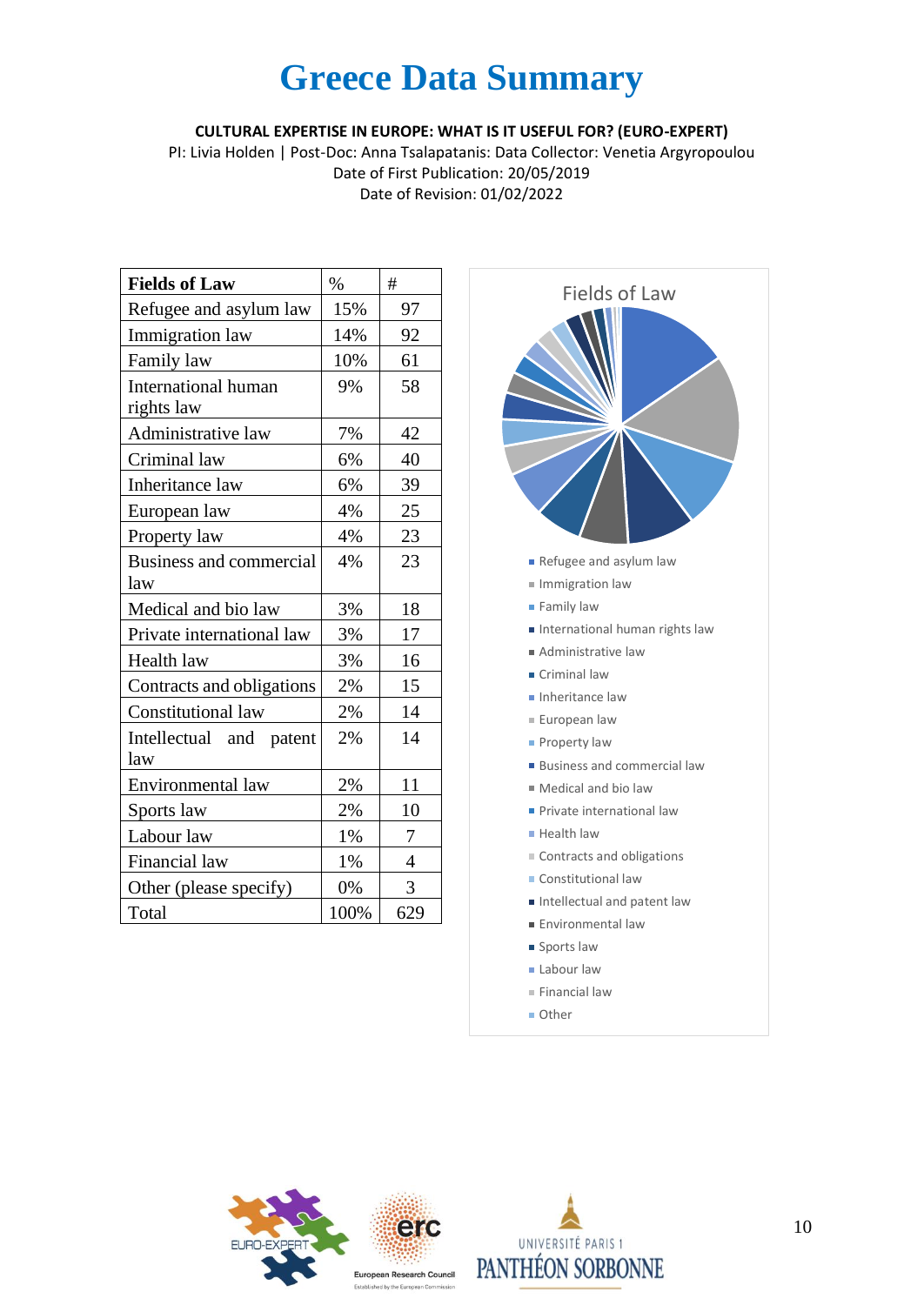**CULTURAL EXPERTISE IN EUROPE: WHAT IS IT USEFUL FOR? (EURO-EXPERT)**

PI: Livia Holden | Post-Doc: Anna Tsalapatanis: Data Collector: Venetia Argyropoulou Date of First Publication: 20/05/2019 Date of Revision: 01/02/2022

#### Sites

The most common site of cultural expertise was 'In court' (47%, 143), followed by 'Through NGOs' (20%, 60) then 'Out of Court' (15%, 45), In Universities' (7%, 21) and 'In detention Centres' (45, 11), with all remaining categories receiving 3% or less.

| <b>Sites</b>                   | %    | #   |
|--------------------------------|------|-----|
| In court                       | 47%  | 143 |
| Out of court                   | 15%  | 45  |
| Through NGOs                   | 20%  | 60  |
| In universities                | 7%   | 21  |
| In detention<br>centres        | 4%   | 11  |
| In hospitals                   | 3%   | 9   |
| In schools                     | 2%   | 7   |
| Through private<br>consultancy | 1%   | 5   |
| Other                          | 1%   | 5   |
| Total                          | 100% | 303 |

![](_page_10_Figure_6.jpeg)

### Typology of Experts

The most common response to the question regarding the expert type was 'Native language speakers' (36%, 26), followed by 'Native language speakers' (29%, 73), 'Country experts' (27%, 69), 'University professors' (18%, 46), Native lawyers (13%, 32) and 'Community leaders' (5%, 14), with all remaining categories receiving 4%.

![](_page_10_Picture_9.jpeg)

![](_page_10_Picture_10.jpeg)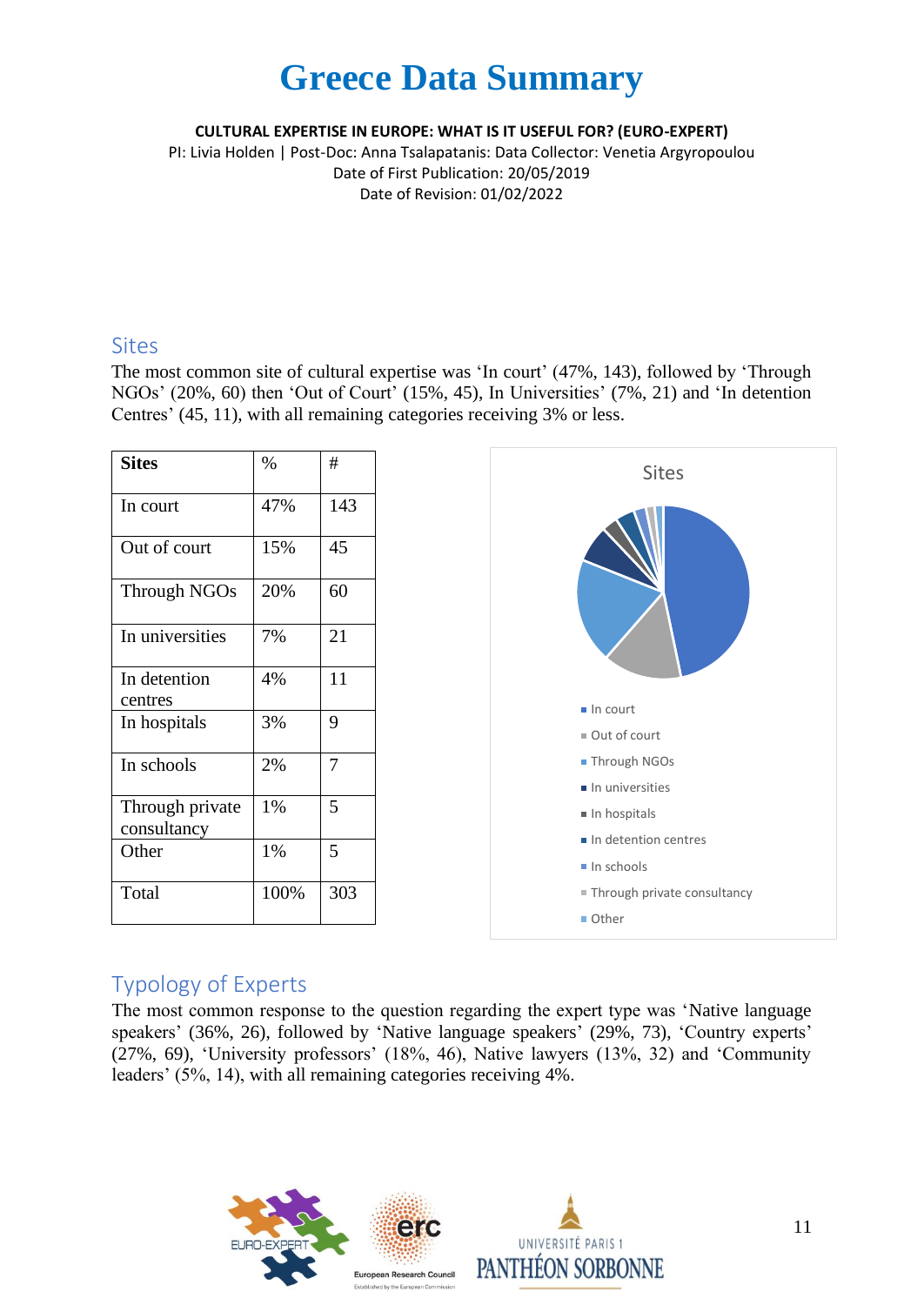**CULTURAL EXPERTISE IN EUROPE: WHAT IS IT USEFUL FOR? (EURO-EXPERT)**

PI: Livia Holden | Post-Doc: Anna Tsalapatanis: Data Collector: Venetia Argyropoulou Date of First Publication: 20/05/2019 Date of Revision: 01/02/2022

| <b>Expert type</b>          | %    | #   |
|-----------------------------|------|-----|
| Native language<br>speakers | 29%  | 73  |
| Country experts             | 27%  | 69  |
| University professors       | 18%  | 46  |
| Native lawyers              | 13%  | 32  |
| Community leaders           | 5%   | 14  |
| Other                       | 4%   | 11  |
| Religious leaders           | 4%   | 10  |
| Totals                      | 100% | 255 |

![](_page_11_Figure_4.jpeg)

#### Discipline

The (18%, 46) who selected 'University professors' were asked to specify the disciplines of those professors. The most common responses were 'Law' (37%, 28) followed by 'Sociology' (23%, 17), then 'Political Science' (21%, 16), 'History' (8%, 6), 'Linguistics' (4%, 3) and 'Other' (1%, 1).

![](_page_11_Picture_7.jpeg)

![](_page_11_Picture_8.jpeg)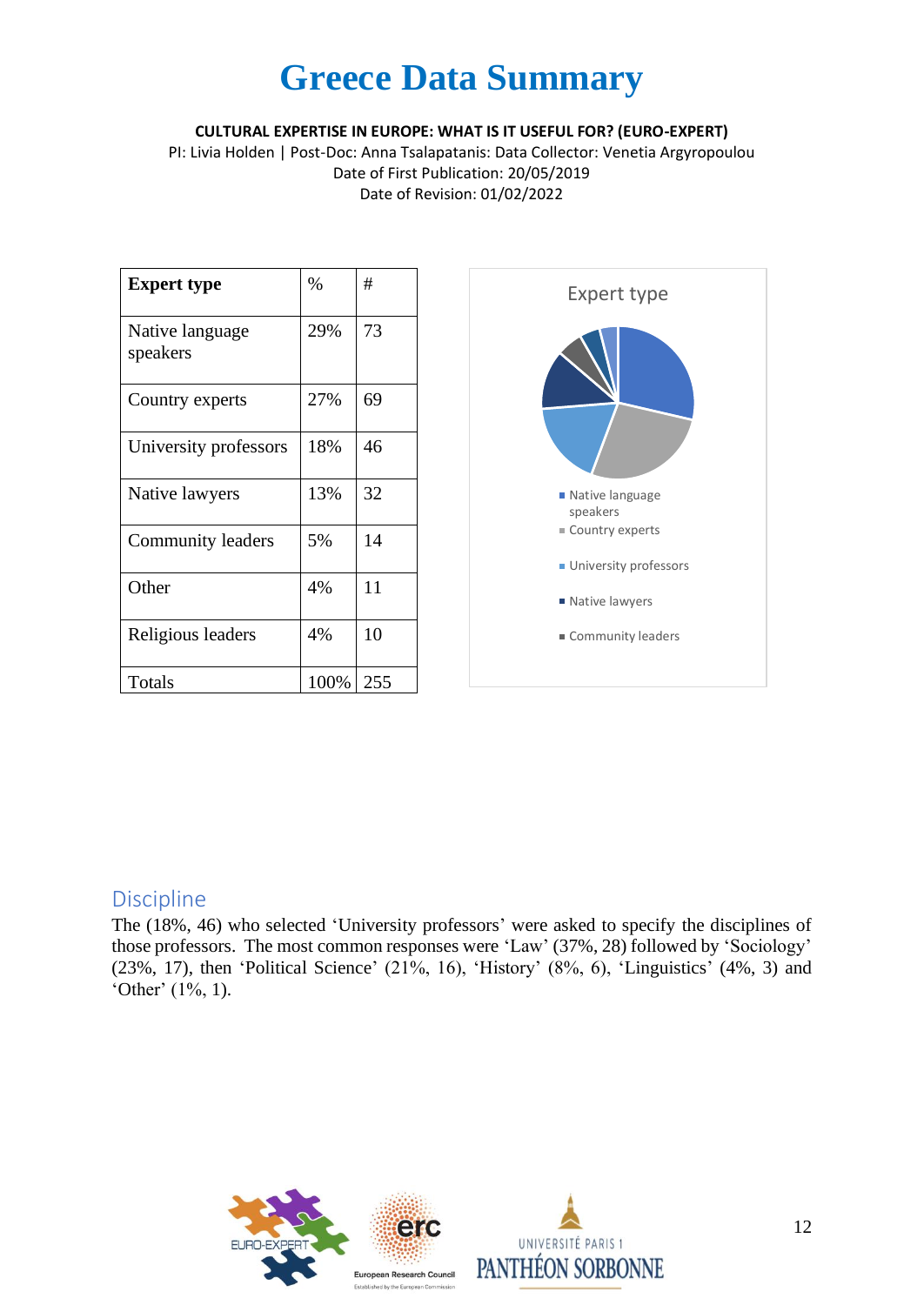**CULTURAL EXPERTISE IN EUROPE: WHAT IS IT USEFUL FOR? (EURO-EXPERT)**

PI: Livia Holden | Post-Doc: Anna Tsalapatanis: Data Collector: Venetia Argyropoulou Date of First Publication: 20/05/2019 Date of Revision: 01/02/2022

| <b>Disciplines</b>   | $\%$ | #  |
|----------------------|------|----|
| Law                  | 37%  | 28 |
| Sociology            | 23%  | 17 |
| Political<br>Science | 21%  | 16 |
| History              | 8%   | 6  |
| Anthropology         | 5%   | 4  |
| Linguistics          | 4%   | 3  |
| Other                | 1%   | 1  |
| Total                | 100% | 75 |

![](_page_12_Figure_4.jpeg)

### **Modalities**

#### Appointment of Experts

The most common factor influencing the decision to appoint was 'The law allows' (20%, 95), followed by 'The court is keen to hear cultural arguments' (16%, 76), 'Cost' (14%, 65), 'Client request' (13%, 60), 'Advised by the court' (9%, 43), 'Successful legal outcomes' (8%, 38), 'Time' (7%, 36), and 'The reputation of the expert' (7%, 32), with all remaining categories accounting for 4% or less.

![](_page_12_Picture_8.jpeg)

![](_page_12_Picture_9.jpeg)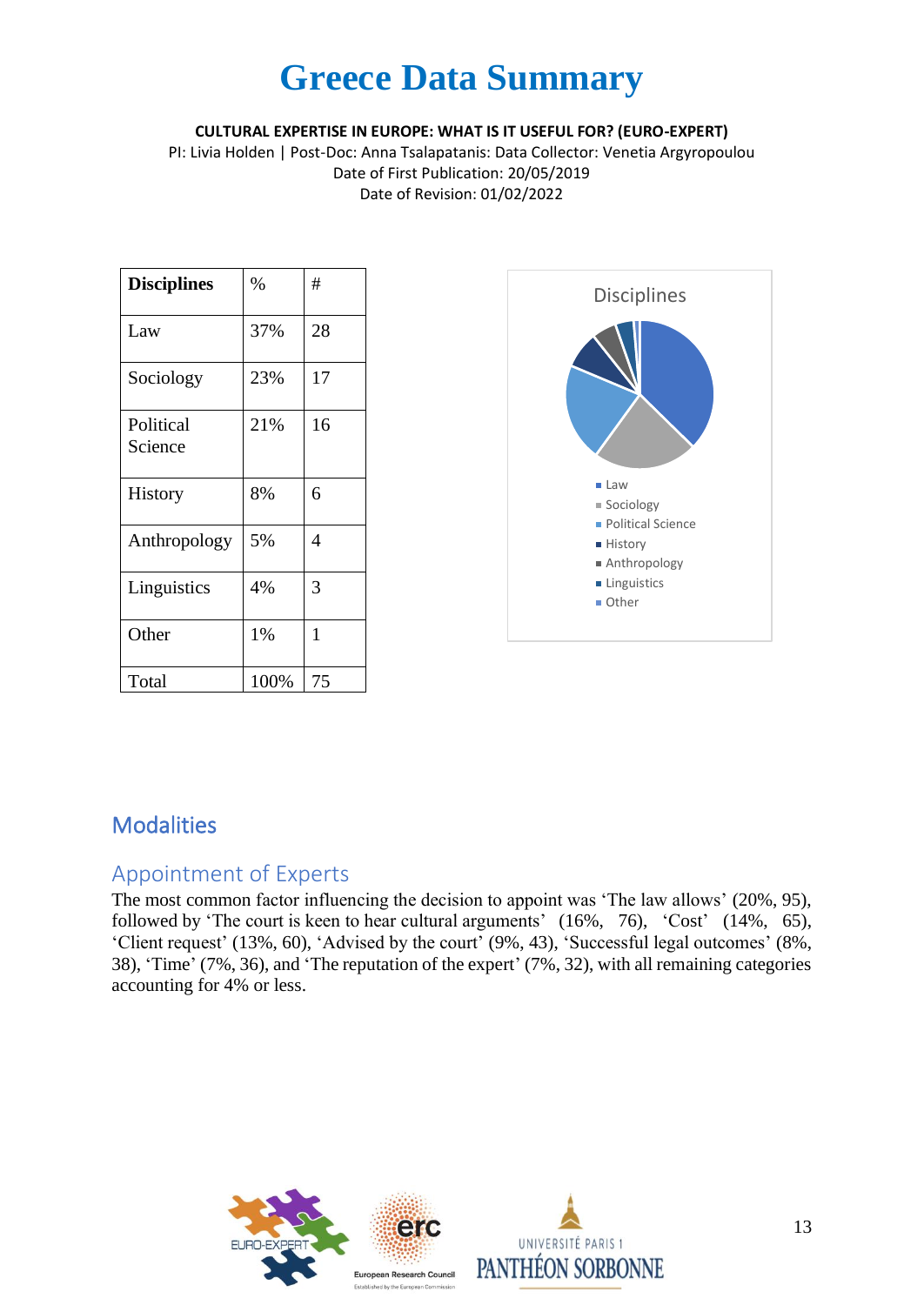**CULTURAL EXPERTISE IN EUROPE: WHAT IS IT USEFUL FOR? (EURO-EXPERT)**

PI: Livia Holden | Post-Doc: Anna Tsalapatanis: Data Collector: Venetia Argyropoulou Date of First Publication: 20/05/2019 Date of Revision: 01/02/2022

| How<br>experts<br>are<br>selected                                        | $\frac{0}{0}$ | #   |
|--------------------------------------------------------------------------|---------------|-----|
| The law allows                                                           | 20%           | 95  |
| The court is keen to<br>hear cultural arguments                          | 16%           | 76  |
| Cost                                                                     | 14%           | 65  |
| Client request                                                           | 13%           | 60  |
| Advised by the court                                                     | 9%            | 43  |
| Successful legal<br>outcomes                                             | 8%            | 38  |
| Time                                                                     | 7%            | 36  |
| The reputation of the<br>expert                                          | 7%            | 32  |
| The court/prosecutor/<br>Ministry have already<br>appointed their expert | 4%            | 19  |
| Useful for an<br>out of court settlement                                 | 2%            | 11  |
| Other                                                                    | 0%            | 2   |
| Total                                                                    | 100%          | 477 |

![](_page_13_Figure_4.jpeg)

Most experts started giving opinions after being 'Contacted by a client' (35%, 11), followed by 'Contacted by a lawyer' (23%, 8), 'Contacted by a court' (13%, 4), 'Contacted by the ministry' (13%, 4), 'Referred by a colleague (10%, 3) and other (6%, 2).

![](_page_13_Picture_6.jpeg)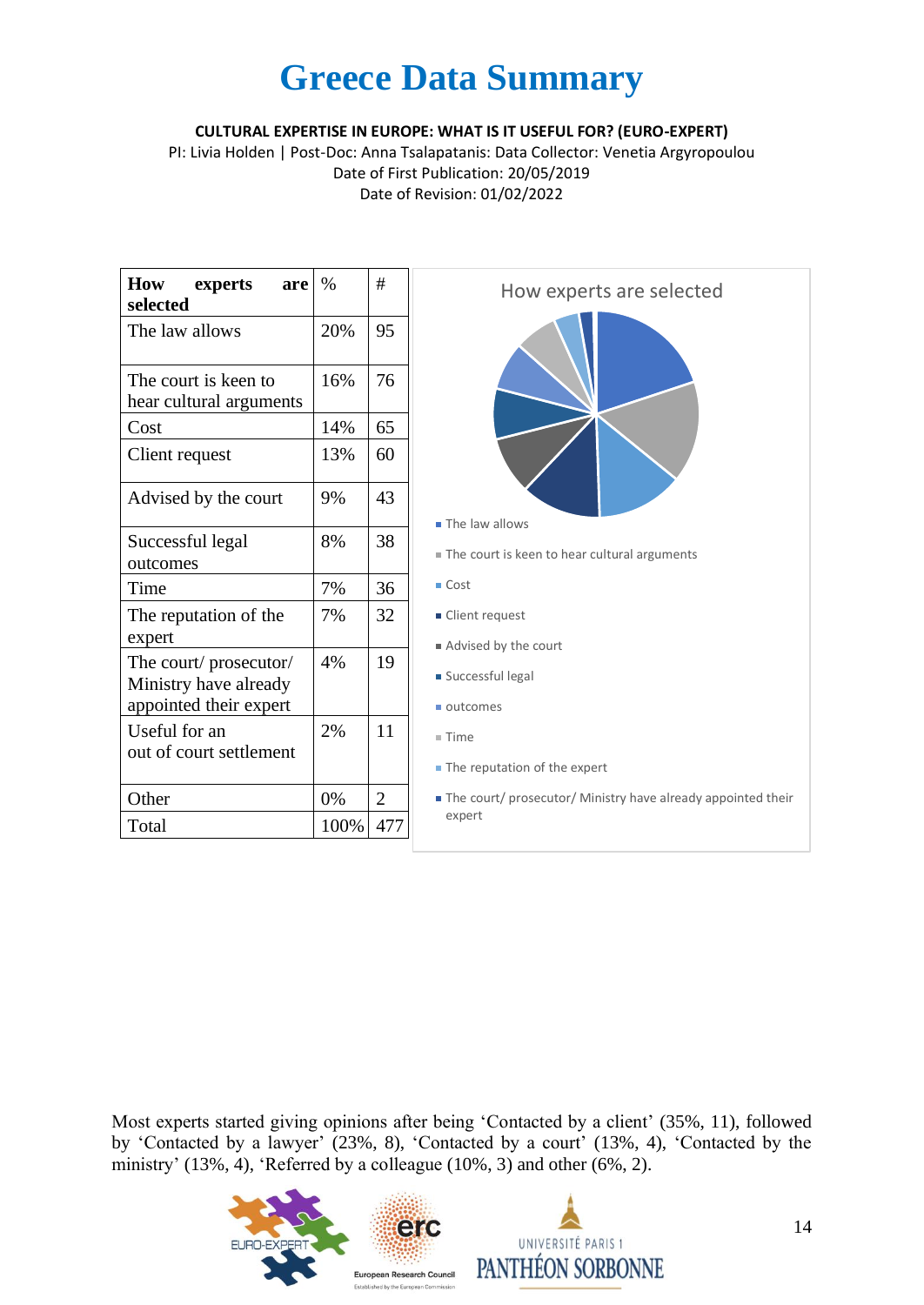**CULTURAL EXPERTISE IN EUROPE: WHAT IS IT USEFUL FOR? (EURO-EXPERT)**

PI: Livia Holden | Post-Doc: Anna Tsalapatanis: Data Collector: Venetia Argyropoulou Date of First Publication: 20/05/2019 Date of Revision: 01/02/2022

| <b>How experts started</b><br>their career | $\%$ | #              |
|--------------------------------------------|------|----------------|
| Contacted by a client                      | 35%  | 11             |
| Contacted by a lawyer                      | 23%  | 8              |
| Contacted by a court                       | 13%  | 4              |
| Contacted by the<br>ministry               | 13%  | 4              |
| Referred by a colleague                    | 10%  | 3              |
| Other                                      | 6%   | $\overline{2}$ |
| Total                                      | 100% | 31             |

![](_page_14_Figure_4.jpeg)

Experts most frequently indicated 'Work as an expert for NGOs' (36%, 19), followed by 'Instructed by lawyers as need arises' (19%, 10), 'Contacted directly by clients' (15%, 8), 'Instructed by courts' (13%, 8), 'Instructed by the Ministry of the Interior' (13%, 7) and 'Other' (4%, 2).

![](_page_14_Picture_6.jpeg)

![](_page_14_Picture_7.jpeg)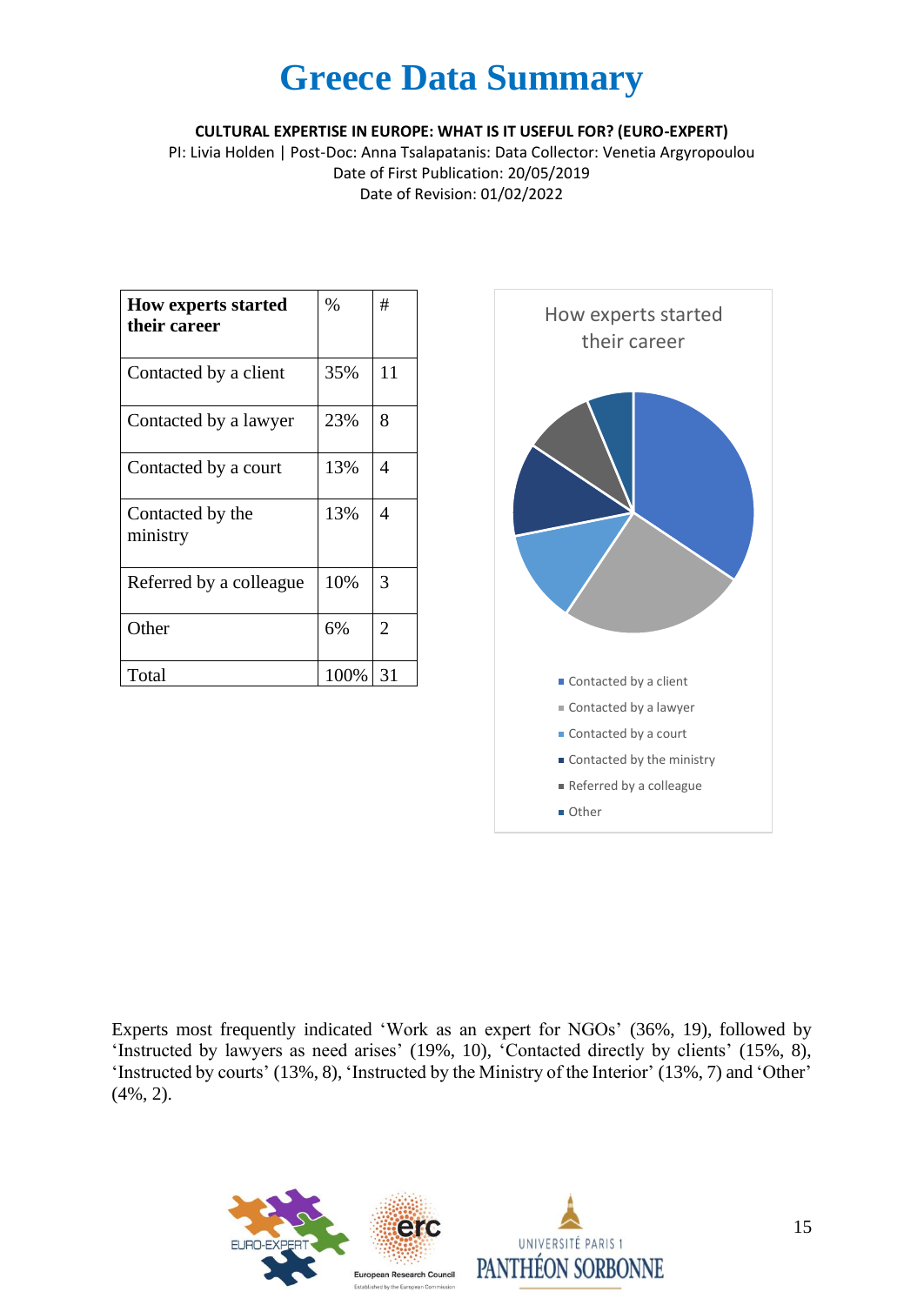**CULTURAL EXPERTISE IN EUROPE: WHAT IS IT USEFUL FOR? (EURO-EXPERT)**

PI: Livia Holden | Post-Doc: Anna Tsalapatanis: Data Collector: Venetia Argyropoulou Date of First Publication: 20/05/2019 Date of Revision: 01/02/2022

| Who instructs the experts                     | $\%$ | #              |
|-----------------------------------------------|------|----------------|
| Work as an expert for NGOs                    | 36%  | 19             |
| Instructed by lawyers as need<br>arises       | 19%  | 10             |
| Contacted directly by clients                 | 15%  | 8              |
| Instructed by courts                          | 13%  | 8              |
| Instructed by the Ministry of<br>the Interior | 13%  | 7              |
| Other                                         | 4%   | $\overline{2}$ |
| Total                                         | 100% | 54             |

![](_page_15_Figure_4.jpeg)

#### Cost of Cultural Expertise

Cultural expertise is most commonly financed by 'Clients/ applicants/ defendants/ litigants' (35%, 108), followed by 'Legal aid' (25%, 75), then 'Courts' (18%, 55), 'Philanthropists/NGOs/relatives/community' (18%, 53), the Ministry of the Interior (4%, 12) and other (1%, 2).

![](_page_15_Picture_7.jpeg)

![](_page_15_Picture_8.jpeg)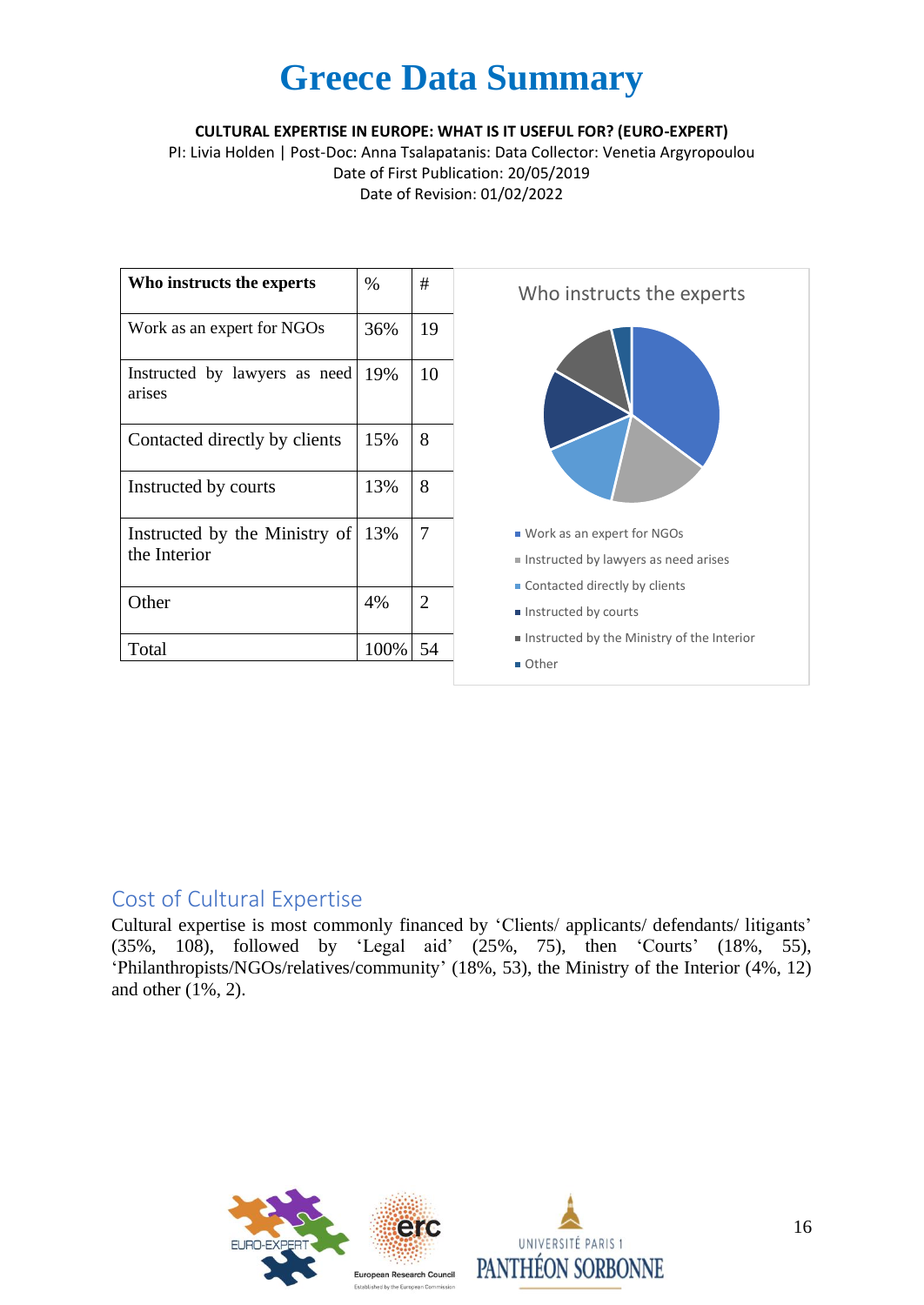#### **CULTURAL EXPERTISE IN EUROPE: WHAT IS IT USEFUL FOR? (EURO-EXPERT)**

PI: Livia Holden | Post-Doc: Anna Tsalapatanis: Data Collector: Venetia Argyropoulou Date of First Publication: 20/05/2019 Date of Revision: 01/02/2022

| How are experts paid?    | $\%$ | #                           |
|--------------------------|------|-----------------------------|
| Clients/ applicants/     | 35%  | 108                         |
| defendants/litigants     |      |                             |
| Legal aid                | 25%  | 75                          |
| Courts                   | 18%  | 55                          |
| Philanthropists/NGOs/    | 18%  | 53                          |
| Relatives/Community      |      |                             |
| Ministry of the Interior | 4%   | 12                          |
| Other                    | 1%   | $\mathcal{D}_{\mathcal{L}}$ |
| Total                    | 100% | 305                         |

![](_page_16_Figure_4.jpeg)

### Remuneration of cultural expertise

The majority of responses indicated that experts were paid at 'Set price per report' (65%, 13), followed by 'Standard hourly rate (35%, 7).

| <b>Remuneration of</b><br>experts | %    | #  |
|-----------------------------------|------|----|
| Set price per report              | 65%  | 13 |
| Standard hourly rate              | 35%  |    |
| Total                             | 100% | 20 |

![](_page_16_Figure_8.jpeg)

![](_page_16_Picture_9.jpeg)

![](_page_16_Picture_10.jpeg)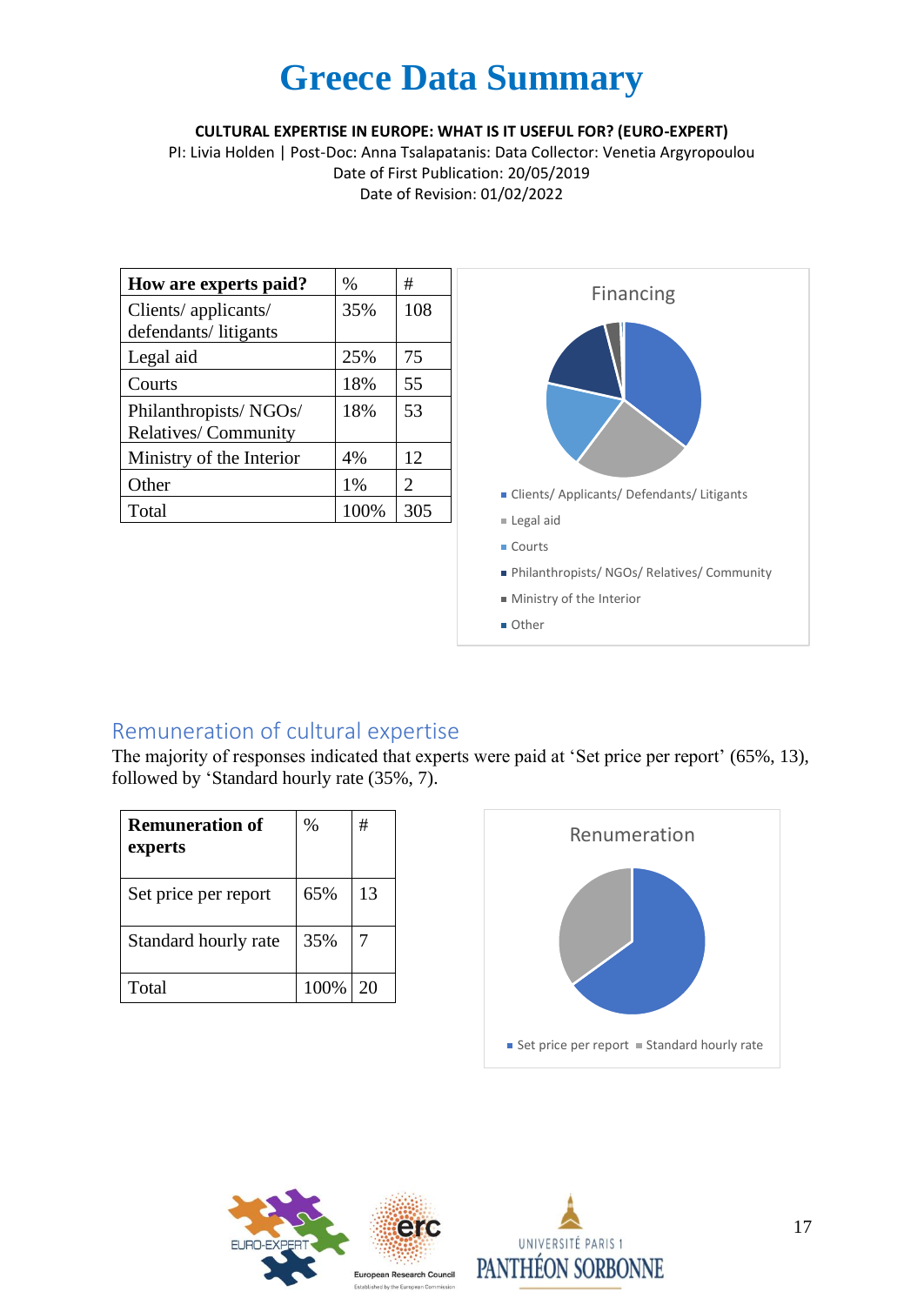**CULTURAL EXPERTISE IN EUROPE: WHAT IS IT USEFUL FOR? (EURO-EXPERT)**

PI: Livia Holden | Post-Doc: Anna Tsalapatanis: Data Collector: Venetia Argyropoulou Date of First Publication: 20/05/2019 Date of Revision: 01/02/2022

#### Reuse of cultural expertise

The two most frequent responses to the question of the reuse of cultural expertise were 'Unique and not repeatable experience' (48%, 71), followed by 'Cultural expert witnessing is applicable to similar cases' (33%, 48), 'Reuse only within the same country/legal field' (19%, 28) and 'Other' (1%, 1).

| <b>Reuse of cultural expertise</b>                           | $\%$    | #   |
|--------------------------------------------------------------|---------|-----|
| Unique and not repeatable<br>experience                      | 48%     | 71  |
| Cultural expert witnessing<br>is applicable to similar cases | 32%     | 48  |
| Reuse only within the same<br>country/legal field            | 19%     | 28  |
| Other                                                        | 1%      | 1   |
| Total                                                        | $100\%$ | 148 |

![](_page_17_Figure_6.jpeg)

### Impact

#### Components of Impact

The most common components of impact include 'Reliable sources of contents' (21%, 115), followed by 'First-hand experience' (17%, 91), 'Use of statistics' (16%, 88), 'Stringent conclusions' (11%, 63), 'Reputation of experts' (10%, 54), 'Remuneration of experts' (7%, 38), 'Quantitative assessment of risk' (6%, 32), 'Advocacy' (6%, 31) and 'Style' (6%, 31).

![](_page_17_Picture_10.jpeg)

![](_page_17_Picture_11.jpeg)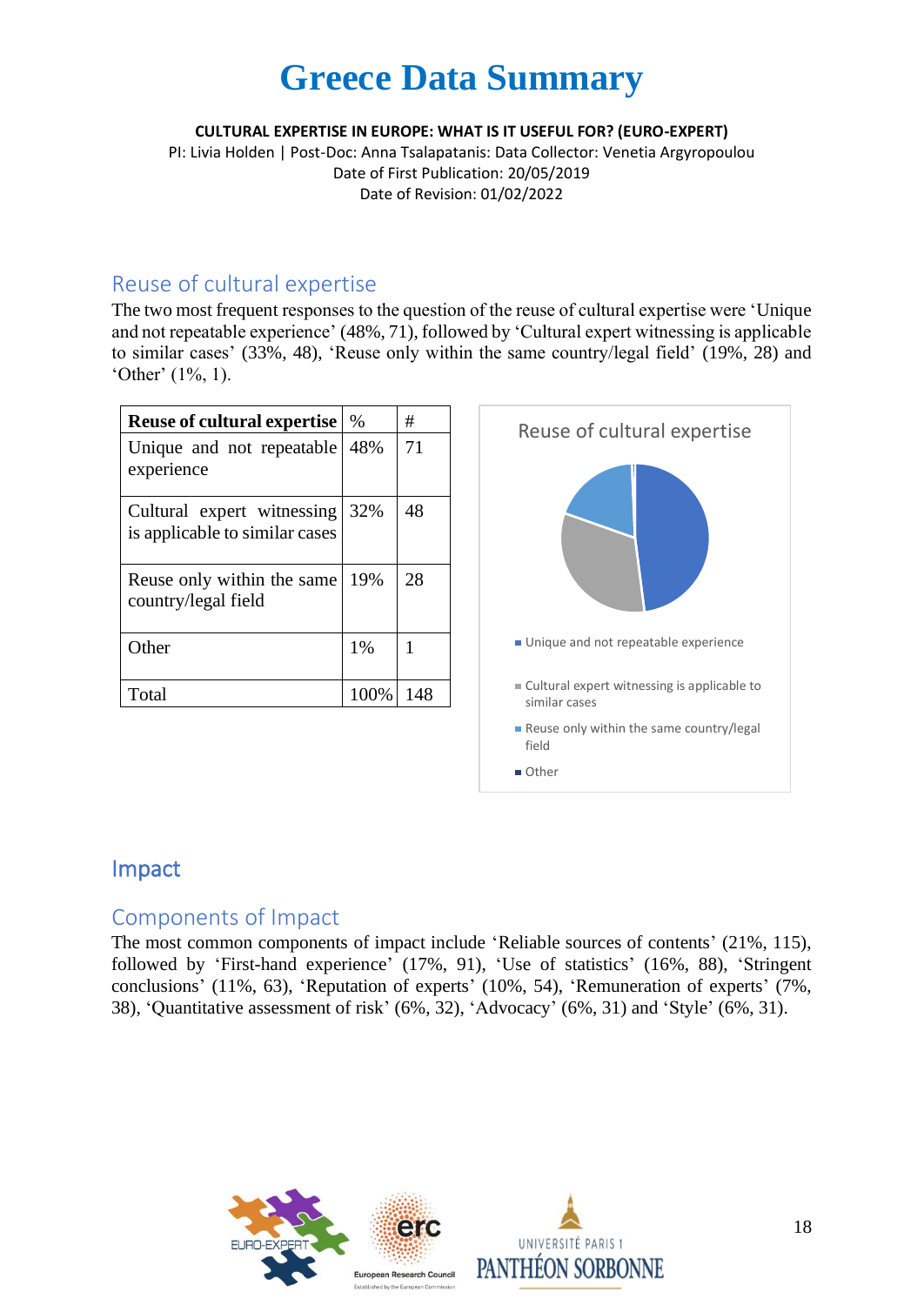#### **CULTURAL EXPERTISE IN EUROPE: WHAT IS IT USEFUL FOR? (EURO-EXPERT)**

PI: Livia Holden | Post-Doc: Anna Tsalapatanis: Data Collector: Venetia Argyropoulou Date of First Publication: 20/05/2019 Date of Revision: 01/02/2022

| <b>Components of</b><br>impact     | $\%$ | #   |
|------------------------------------|------|-----|
| Reliable sources<br>of<br>contents | 21%  | 115 |
| First-hand experience              | 17%  | 91  |
| Use of statistics                  | 16%  | 88  |
| Stringent conclusions              | 12%  | 63  |
| Reputation of<br>the<br>experts    | 10%  | 54  |
| οf<br>Remuneration<br>experts      | 7%   | 38  |
| Quantitative<br>assessment of risk | 6%   | 32  |
| Advocacy                           | 6%   | 31  |
| Style                              | 6%   | 31  |
| Total                              | 100% | 543 |

![](_page_18_Figure_4.jpeg)

#### Usefulness

The most common response to the question regarding the usefulness of cultural expertise was 'Very useful' (36%, 65), followed by 'Moderately useful' (25%, 45), then 'Extremely useful' (19%, 35), 'Slightly useful' (15%, 28) and 'Not at all useful' (4%, 8).

![](_page_18_Picture_7.jpeg)

![](_page_18_Picture_8.jpeg)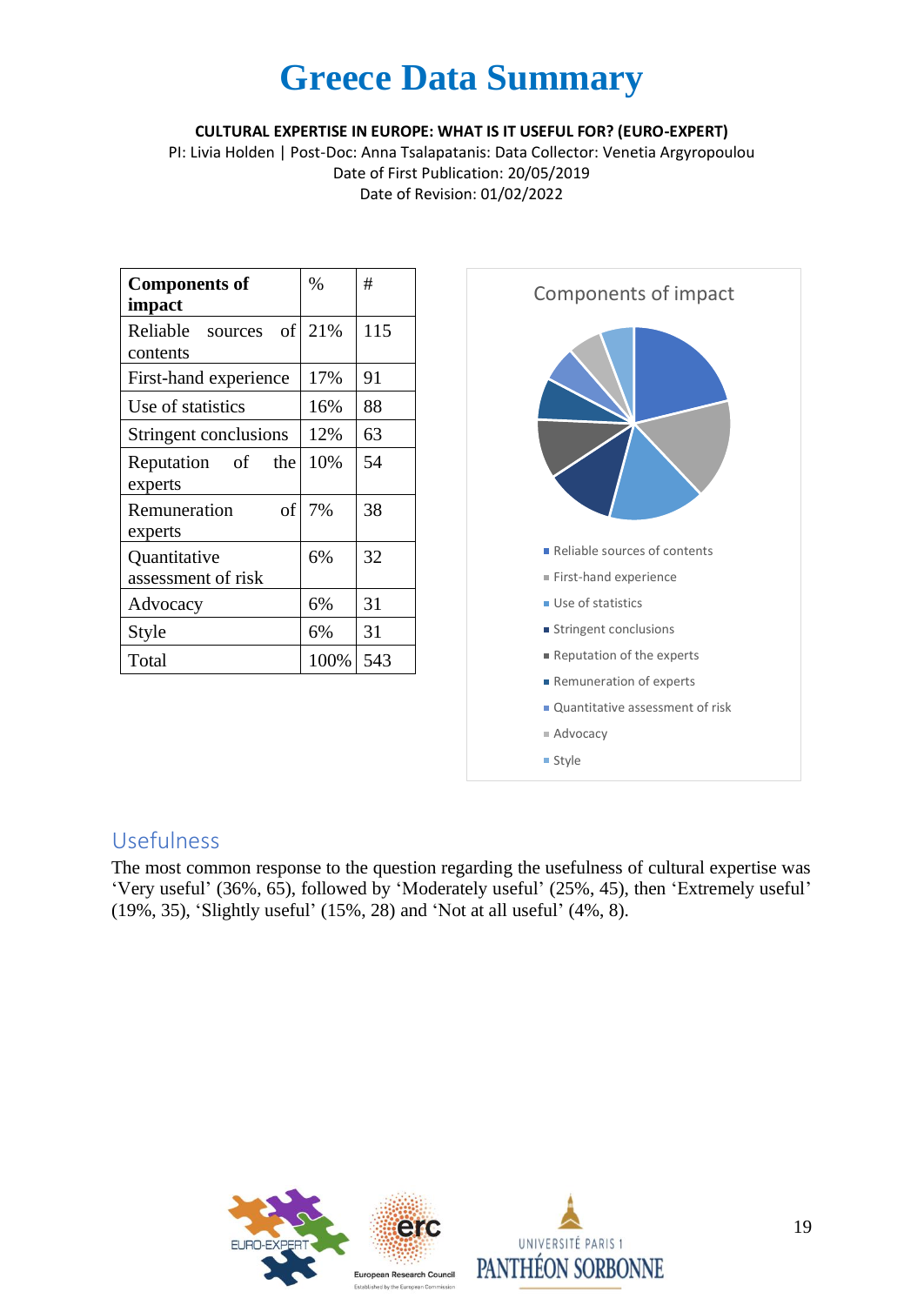**CULTURAL EXPERTISE IN EUROPE: WHAT IS IT USEFUL FOR? (EURO-EXPERT)**

PI: Livia Holden | Post-Doc: Anna Tsalapatanis: Data Collector: Venetia Argyropoulou Date of First Publication: 20/05/2019 Date of Revision: 01/02/2022

| <b>Usefulness of</b><br>cultural expertise | $\%$ | #   |
|--------------------------------------------|------|-----|
| Extremely useful                           | 19%  | 35  |
| Very useful                                | 36%  | 65  |
| Moderately useful                          | 25%  | 45  |
| Slightly useful                            | 15%  | 28  |
| Not at all useful                          | 4%   | 8   |
| Total                                      | 100% | 181 |

![](_page_19_Figure_4.jpeg)

### Usefulness: fields

Cultural expertise is most useful in 'Migration law' (67%, 121), followed by 'More in civil law than in criminal law' (16%, 29), 'More in criminal law than in civil law' (13%, 21), and 'Other' (4%, 8).

| Areas of law where<br>cultural expertise is<br>more useful | $\%$ | #   |
|------------------------------------------------------------|------|-----|
| Migration law                                              | 67%  | 121 |
| More in civil law than in $16\%$<br>criminal law           |      | 29  |
| More in criminal law<br>than in civil law                  | 13%  | 22  |
| Other                                                      | 4%   | 8   |
| Total                                                      | 100% | 180 |

![](_page_19_Figure_8.jpeg)

![](_page_19_Picture_9.jpeg)

![](_page_19_Picture_10.jpeg)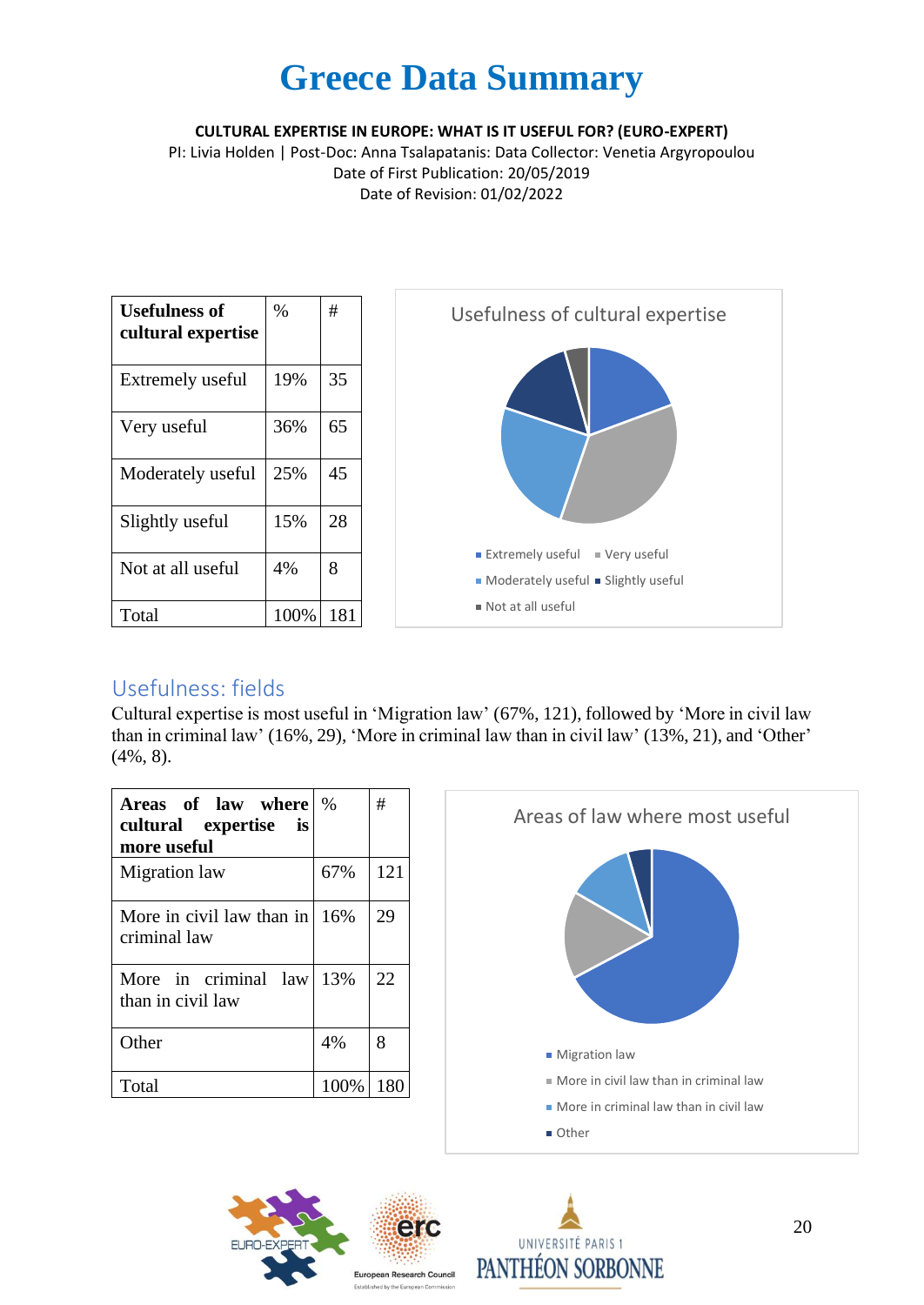**CULTURAL EXPERTISE IN EUROPE: WHAT IS IT USEFUL FOR? (EURO-EXPERT)**

PI: Livia Holden | Post-Doc: Anna Tsalapatanis: Data Collector: Venetia Argyropoulou Date of First Publication: 20/05/2019 Date of Revision: 01/02/2022

#### Competitiveness

Experts thought that their expertise was competitive because of their 'Competence' (41%, 15), followed by 'Reputation' (35%, 14), 'Balance between competence and cost' (19%, 7) and 'Convenient hourly quote' (5%, 2).

| <b>Competitiveness</b>                 | $\%$ | #              |
|----------------------------------------|------|----------------|
| Competence                             | 41%  | 15             |
| Reputation                             | 35%  | 14             |
| Balance between<br>competence and cost | 19%  | 7              |
| Convenient hourly<br>quote             | 5%   | $\overline{2}$ |
| Total                                  | 100% | 38             |

![](_page_20_Figure_6.jpeg)

#### Reputation of Experts

The majority of experts indicated that their 'Expert opinions have been successful' (59%, 16), followed by 'Regularly instructed/appointed as an expert for many years' (37%, 10) and 'Other' (4%,1).

![](_page_20_Picture_9.jpeg)

![](_page_20_Picture_10.jpeg)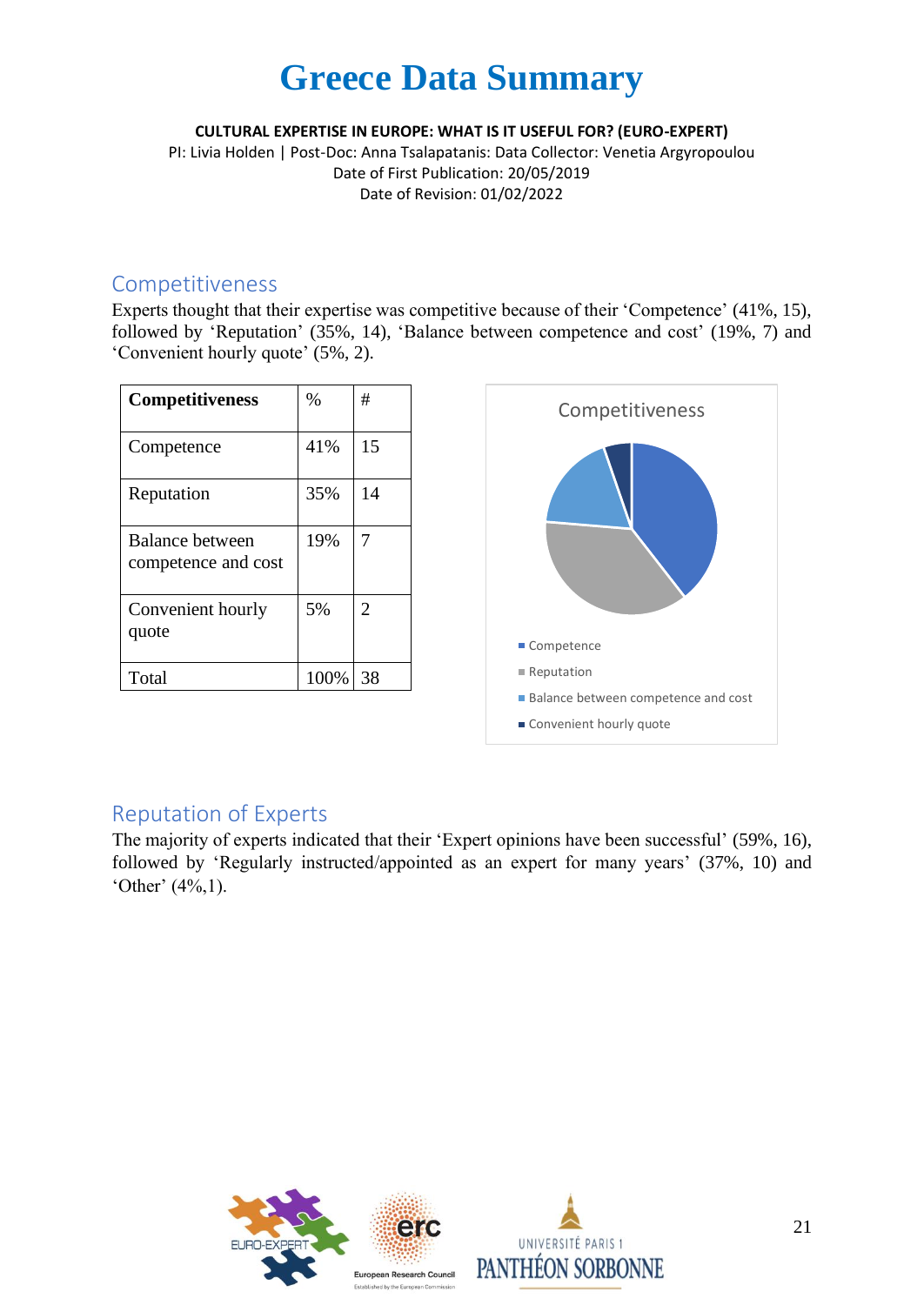**CULTURAL EXPERTISE IN EUROPE: WHAT IS IT USEFUL FOR? (EURO-EXPERT)**

PI: Livia Holden | Post-Doc: Anna Tsalapatanis: Data Collector: Venetia Argyropoulou Date of First Publication: 20/05/2019 Date of Revision: 01/02/2022

| <b>Reputation of experts</b>                                     | $\frac{0}{0}$ | #  |
|------------------------------------------------------------------|---------------|----|
| Expert opinions have been<br>successful                          | 59%           | 16 |
| Regularly<br>instructed/appointed as an<br>expert for many years | 37%           | 10 |
| Other                                                            | 4%            |    |
| Total                                                            | 100\%         | 27 |

![](_page_21_Figure_4.jpeg)

![](_page_21_Picture_5.jpeg)

![](_page_21_Picture_6.jpeg)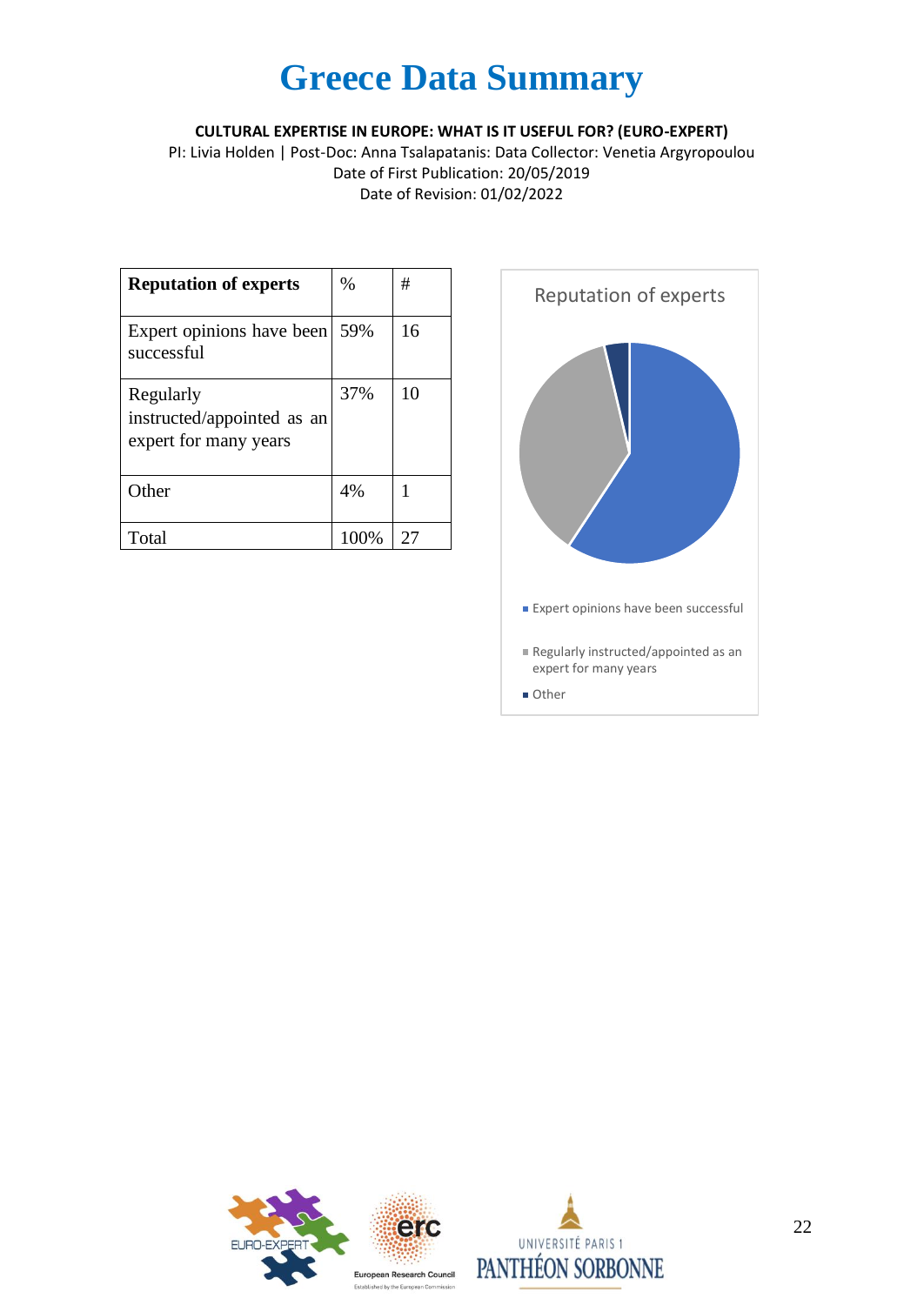**CULTURAL EXPERTISE IN EUROPE: WHAT IS IT USEFUL FOR? (EURO-EXPERT)**

PI: Livia Holden | Post-Doc: Anna Tsalapatanis: Data Collector: Venetia Argyropoulou Date of First Publication: 20/05/2019 Date of Revision: 01/02/2022

### Improved Access

#### Database

Regarding the question of the usefulness of a case law database, the most common response was that it would be 'Somewhat useful' (49%, 84), followed by 'Very useful' (40%, 69) and of 'No use' (12%, 20).

| <b>Usefulness of case law</b><br>database | $\%$ | #   |
|-------------------------------------------|------|-----|
| Very useful                               | 40%  | 69  |
| Somewhat useful                           | 49%  | 84  |
| No use                                    | 12%  | 20  |
| Total                                     | 100% | 173 |

![](_page_22_Figure_7.jpeg)

### Contribution to law database

Most respondents did wish to contribute to the establishment of a case law database (54%, 72), while (46%, 62) did not.

![](_page_22_Picture_10.jpeg)

![](_page_22_Picture_11.jpeg)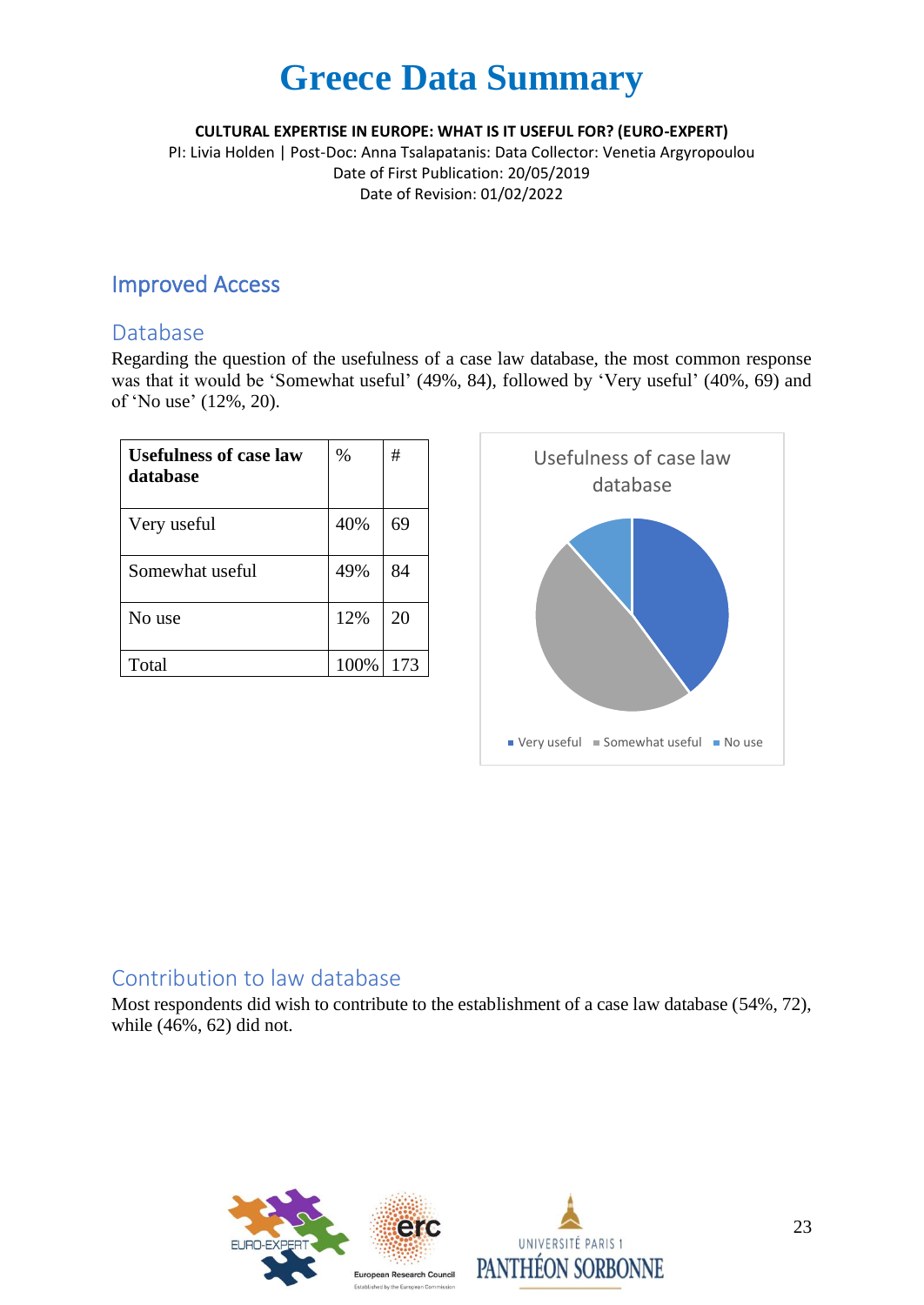**CULTURAL EXPERTISE IN EUROPE: WHAT IS IT USEFUL FOR? (EURO-EXPERT)**

PI: Livia Holden | Post-Doc: Anna Tsalapatanis: Data Collector: Venetia Argyropoulou Date of First Publication: 20/05/2019 Date of Revision: 01/02/2022

| <b>Contribution to a law</b><br>database                                    | $\frac{0}{0}$ | #   |
|-----------------------------------------------------------------------------|---------------|-----|
| I would like to<br>contribute to a<br>database on cultural<br>expertise     | 54%           | 72  |
| I would not like to<br>contribute to a<br>database on cultural<br>expertise | 46%           | 62  |
| Total                                                                       | 100\%         | 134 |

![](_page_23_Figure_4.jpeg)

### Capacity Building

The most common response to the question regarding the usefulness of a program teaching cultural expertise was 'Definitely yes' (33%, 60), followed by 'Might or might not' (31%, 57), 'Probably yes' (27%, 50), 'Probably not' (5%, 9) and 'Definitely not' (4%, 7).

| <b>Usefulness of a</b><br>teaching program<br>on cultural<br>expertise | $\frac{0}{0}$ | #   |
|------------------------------------------------------------------------|---------------|-----|
| Definitely yes                                                         | 33%           | 60  |
| Probably yes                                                           | 27%           | 50  |
| Might or might not                                                     | 31%           | 57  |
| Probably not                                                           | 5%            | 9   |
| Definitely not                                                         | 4%            | 7   |
| Total                                                                  | 100%          | 183 |

![](_page_23_Figure_8.jpeg)

![](_page_23_Picture_9.jpeg)

![](_page_23_Picture_10.jpeg)